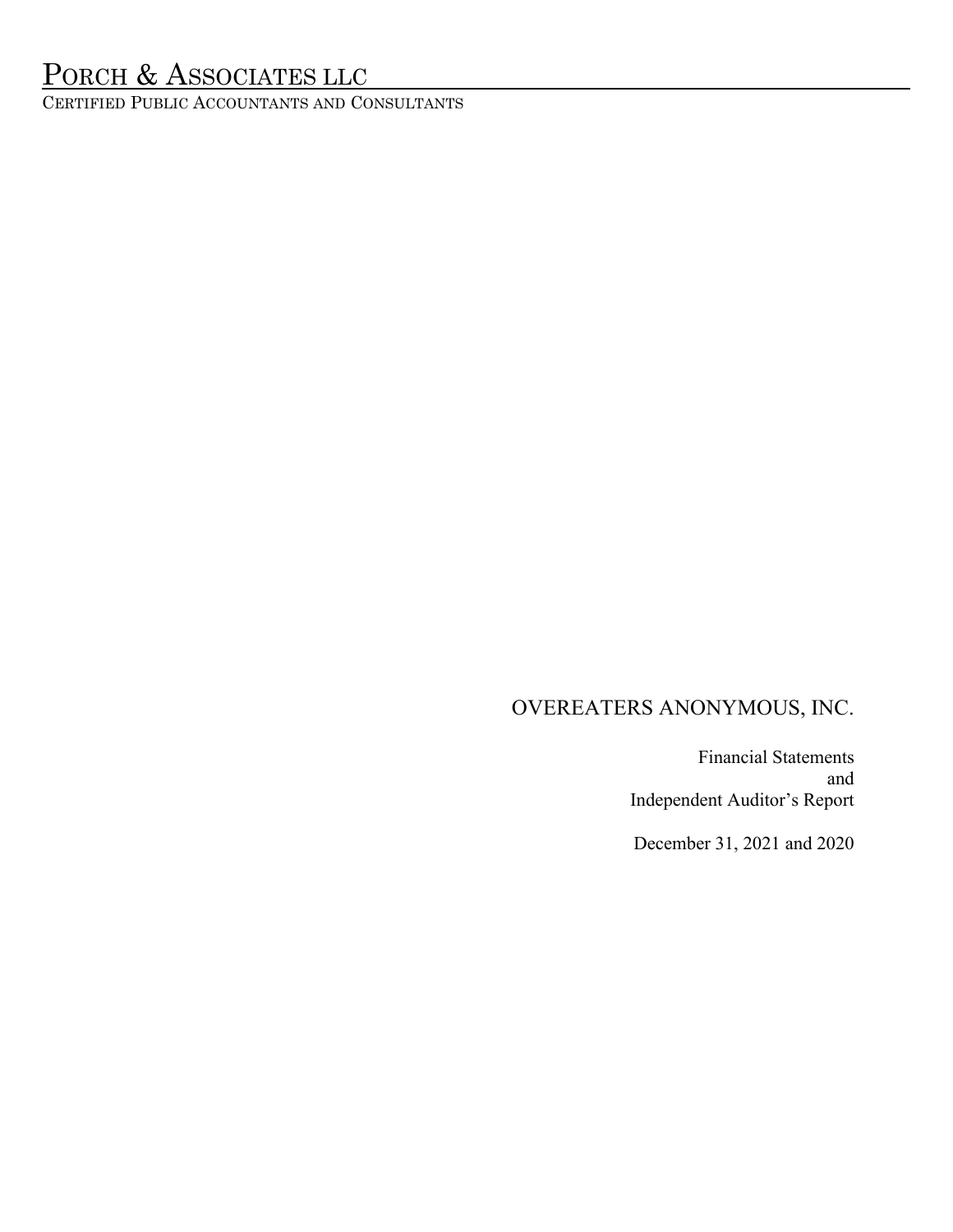### OVEREATERS ANONYMOUS, INC.

| FINANCIAL STATEMENTS |  |
|----------------------|--|
|                      |  |
|                      |  |
|                      |  |
|                      |  |
|                      |  |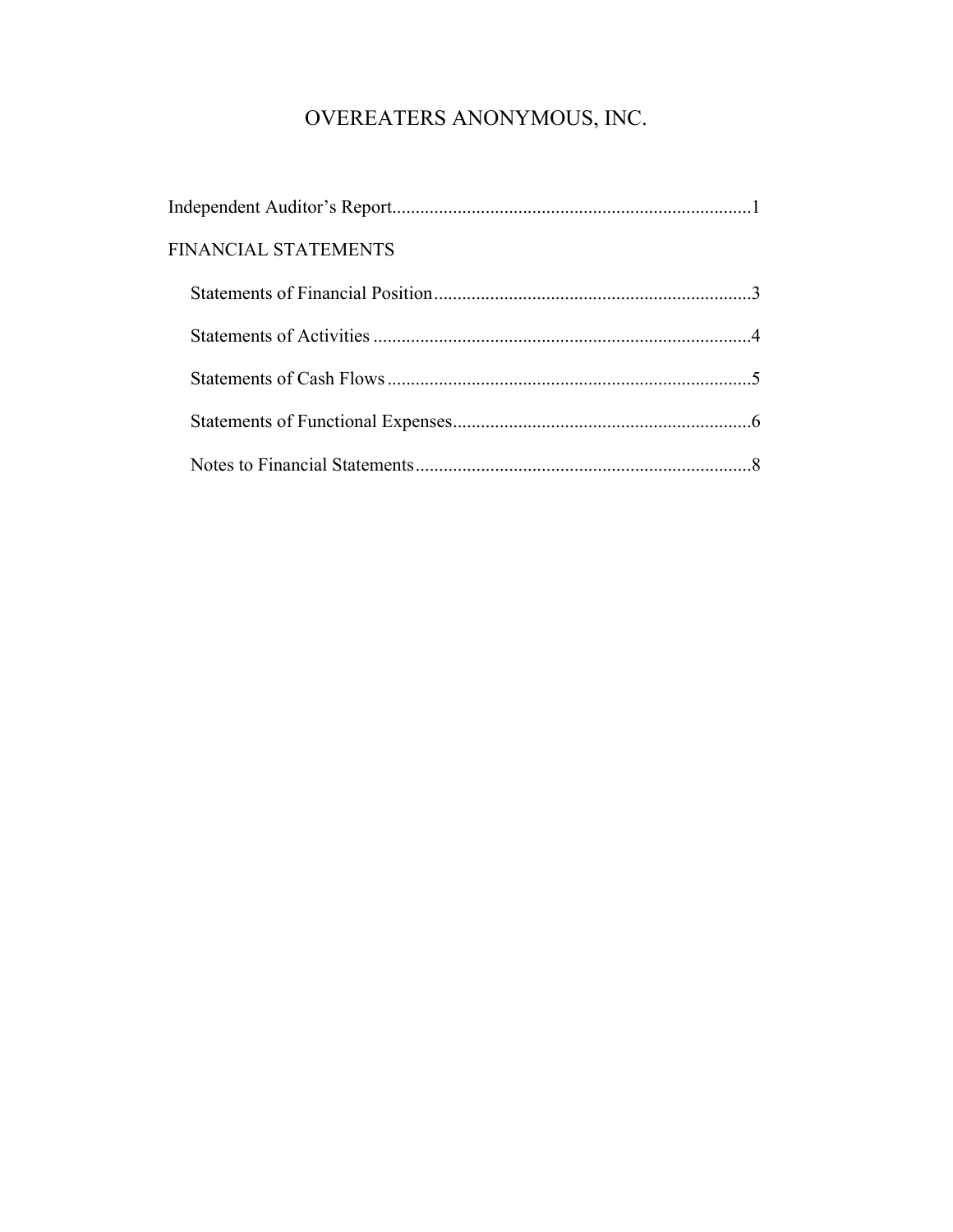## $\frac{\text{PORCH}}{\text{CERTIFIED} \text{PUBLIC} \text{ACCOUNTANTS AND CONSULTANTS}}$

#### **Independent Auditor's Report**

Board of Directors and Management Overeaters Anonymous, Inc. Rio Rancho, New Mexico

#### *Opinion*

We have audited the accompanying financial statements of Overeaters Anonymous, Inc. (OA) (a not-for-profit corporation) which comprise the statements of financial position as of December 31, 2021 and 2020, and the related statements of activities, cash flows, and functional expenses for the years then ended and the related notes to the financial statements.

In our opinion, the accompanying financial statements present fairly, in all material respects, the financial position of Overeaters Anonymous, Inc. as of December 31, 2021 and 2020, and the changes in its net assets and its cash flows for the years then ended in accordance with accounting principles generally accepted in the United States of America.

#### *Basis for Opinion*

We conducted our audits in accordance with auditing standards generally accepted in the United States of America (GAAS). Our responsibilities under those standards are further described in the Auditor's Responsibilities for the Audit of the Financial Statements section of our report. We are required to be independent of OA and to meet our other ethical responsibilities, in accordance with the relevant ethical requirements relating to our audits. We believe that the audit evidence we have obtained is sufficient and appropriate to provide a basis for our audit opinion.

#### *Responsibilities of Management for the Financial Statements*

Management is responsible for the preparation and fair presentation of the financial statements in accordance with accounting principles generally accepted in the United States of America, and for the design, implementation, and maintenance of internal control relevant to the preparation and fair presentation of financial statements that are free from material misstatement, whether due to fraud or error.

In preparing the financial statements, management is required to evaluate whether there are conditions or events, considered in the aggregate, that raise substantial doubt about OA's ability to continue as a going concern for one year after the date that the financial statements are issued.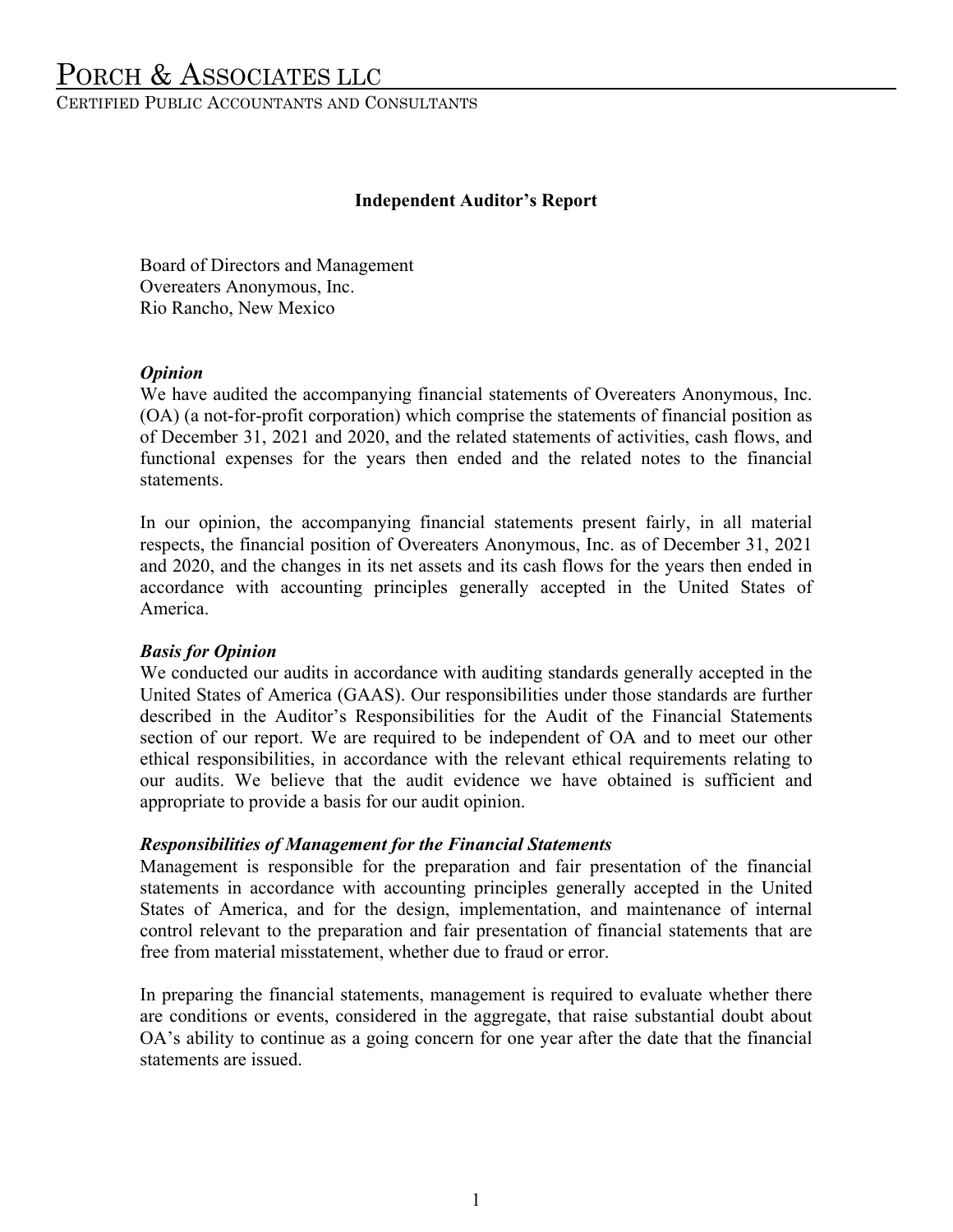Board of Directors and Management Overeaters Anonymous, Inc. Rio Rancho, New Mexico

#### *Auditor's Responsibilities for the Audit of the Financial Statements*

Our objectives are to obtain reasonable assurance about whether the financial statements as a whole are free from material misstatement, whether due to fraud or error, and to issue an auditor's report that includes our opinion. Reasonable assurance is a high level of assurance but is not absolute assurance and therefore is not a guarantee that an audit conducted in accordance with GAAS will always detect a material misstatement when it exists. The risk of not detecting a material misstatement resulting from fraud is higher than for one resulting from error, as fraud may involve collusion, forgery, intentional omissions, misrepresentations, or the override of internal control. Misstatements are considered material if there is a substantial likelihood that, individually or in the aggregate, they would influence the judgment made by a reasonable user based on the financial statements.

In performing an audit in accordance with GAAS, we:

- Exercise professional judgment and maintain professional skepticism throughout the audit.
- Identify and assess the risks of material misstatement of the financial statements, whether due to fraud or error, and design and perform audit procedures responsive to those risks. Such procedures include examining, on a test basis, evidence regarding the amounts and disclosures in the financial statements.
- Obtain an understanding of internal control relevant to the audit in order to design audit procedures that are appropriate in the circumstances, but not for the purpose of expressing an opinion on the effectiveness of OA's internal control. Accordingly, no such opinion is expressed.
- Evaluate the appropriateness of accounting policies used and the reasonableness of significant accounting estimates made by management, as well as evaluate the overall presentation of the financial statements.
- Conclude whether, in our judgment, there are conditions or events, considered in the aggregate, that raise substantial doubt about OA's ability to continue as a going concern for a reasonable period of time.

We are required to communicate with those charged with governance regarding, among other matters, the planned scope and timing of the audit, significant audit findings, and certain internal control–related matters that we identified during the audit.

## **Porch & Associates, LLC**

Albuquerque, New Mexico June 13, 2022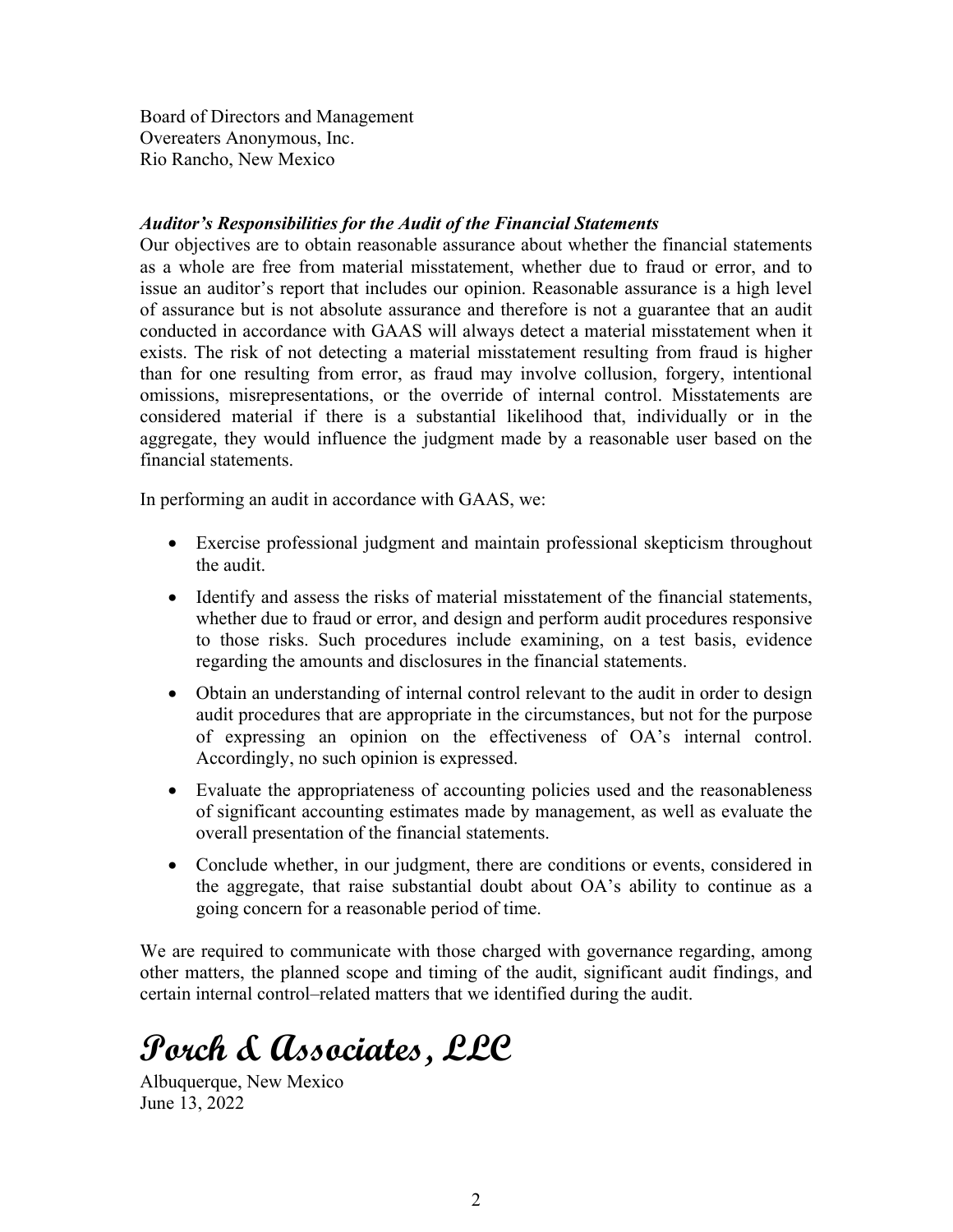#### **OVEREATERS ANONYMOUS, INC. STATEMENTS OF FINANCIAL POSITION December 31, 2021 and 2020**

|                                         |               | 2021      | 2020      |
|-----------------------------------------|---------------|-----------|-----------|
| <b>ASSETS</b>                           |               |           |           |
| <b>Current Assets</b>                   |               |           |           |
| Cash and cash equivalents               | $\mathsf{\$}$ | 899,810   | 730,554   |
| Cash - restricted                       |               | 72,287    | 35,899    |
| Accounts receivable                     |               |           | 1,431     |
| Inventories                             |               | 163,283   | 195,602   |
| Prepaid expenses                        |               | 70,499    | 51,821    |
| <b>Total current assets</b>             |               | 1,205,879 | 1,015,307 |
| Property and equipment, net             |               | 663,144   | 709,036   |
| <b>Other Assets</b>                     |               |           |           |
| Investments                             |               | 1,271,854 | 976,868   |
| Intangible assets, net                  |               | 30,914    | 36,713    |
| <b>Total other assets</b>               |               | 1,302,768 | 1,013,581 |
| <b>Total assets</b>                     | \$            | 3,171,791 | 2,737,924 |
| <b>LIABILITIES AND NET ASSETS</b>       |               |           |           |
| <b>Current Liabilities</b>              |               |           |           |
| Accounts payable                        | \$            | 35,396    | 30,121    |
| Accrued expenses                        |               | 34,563    | 37,423    |
| Unearned revenue                        |               |           | 8,332     |
| <b>Total current liabilities</b>        |               | 69,959    | 75,876    |
| Net Assets                              |               |           |           |
| Without donor restrictions              |               | 3,029,545 | 2,626,149 |
| With donor restrictions                 |               | 72,287    | 35,899    |
| <b>Total net assets</b>                 |               | 3,101,832 | 2,662,048 |
| <b>Total liabilities and net assets</b> | \$            | 3,171,791 | 2,737,924 |

*The accompanying notes are an integral part of these financial statements.*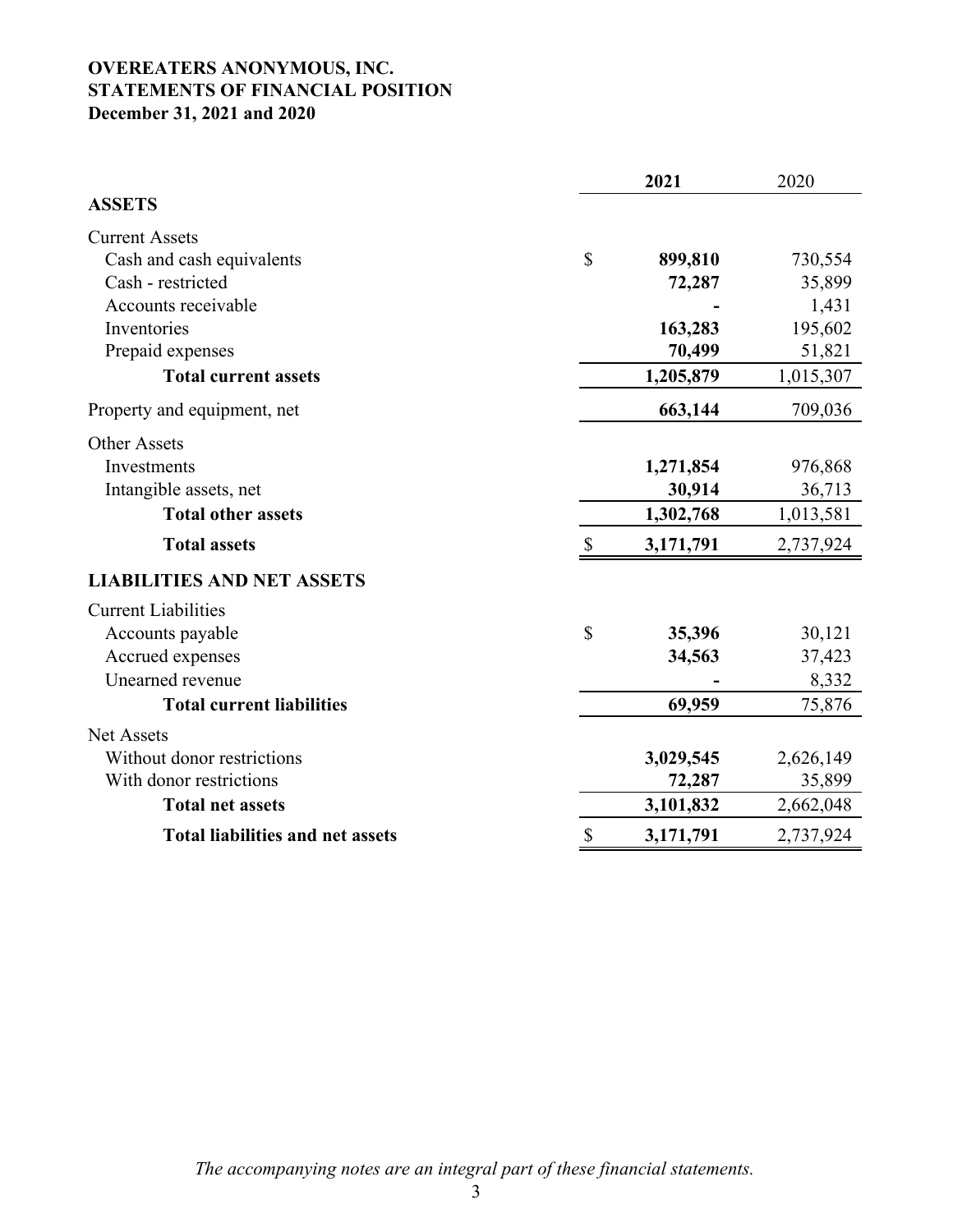#### **OVEREATERS ANONYMOUS, INC. STATEMENTS OF ACTIVITIES Years Ended December 31, 2021 and 2020**

| Change in Net Assets Without Donor Restrictions          |                           | 2021      | 2020      |
|----------------------------------------------------------|---------------------------|-----------|-----------|
| Revenues and Other Support                               |                           |           |           |
| Revenues                                                 |                           |           |           |
| Sales of literature                                      | \$                        | 705,351   | 714,719   |
| Sales of magazines                                       |                           | 3,920     | 91,451    |
| Contributions                                            |                           | 1,112,219 | 948,957   |
| Conference registration fees                             |                           | 37,548    | 19,501    |
| Convention registrations and banquet fees                |                           | 1,442     |           |
| <b>Payroll Protection Program</b>                        |                           |           | 134,800   |
| <b>Total revenues</b>                                    |                           | 1,860,480 | 1,909,428 |
| Other Support                                            |                           |           |           |
| Investment income, net                                   |                           | 93,754    | 120,831   |
| Interest income                                          |                           | 185       | 249       |
| Other                                                    |                           | 8,143     | 24,544    |
| <b>Total other support</b>                               |                           | 102,082   | 145,624   |
| <b>Total revenues and other support</b>                  |                           | 1,962,562 | 2,055,052 |
| Net assets released from restrictions                    |                           | 3,335     | 37,902    |
| Total revenues and other support after release           |                           | 1,965,897 | 2,092,954 |
| Expenses                                                 |                           |           |           |
| Program Expenses                                         |                           |           |           |
| Literature production and distribution                   |                           | 579,820   | 558,616   |
| Magazine production and distribution                     |                           | 18,850    | 154,960   |
| Group support and referral services                      |                           | 467,706   | 388,291   |
| Total program expenses                                   |                           | 1,066,376 | 1,101,867 |
| <b>Supporting Expenses</b>                               |                           |           |           |
| General and administrative                               |                           | 496,125   | 502,336   |
| <b>Total expenses</b>                                    |                           | 1,562,501 | 1,604,203 |
| Change in net assets without donor restrictions          |                           | 403,396   | 488,751   |
| Net assets without donor restrictions, beginning of year |                           | 2,626,149 | 2,137,398 |
| Net assets without donor restrictions, end of year       | $\boldsymbol{\mathsf{S}}$ | 3,029,545 | 2,626,149 |
| Change in Net Assets With Donor Restrictions             |                           |           |           |
| Contributions                                            |                           | 39,723    | 26,114    |
| Net assets released from restrictions                    |                           | (3,335)   | (37, 902) |
| Change in net assets with donor restrictions             |                           | 36,388    | (11,788)  |
| Net assets with donor restrictions, beginning of year    |                           | 35,899    | 47,687    |
| Net assets with donor restrictions, end of year          | \$                        | 72,287    | 35,899    |

*The accompanying notes are an integral part of these financial statements.*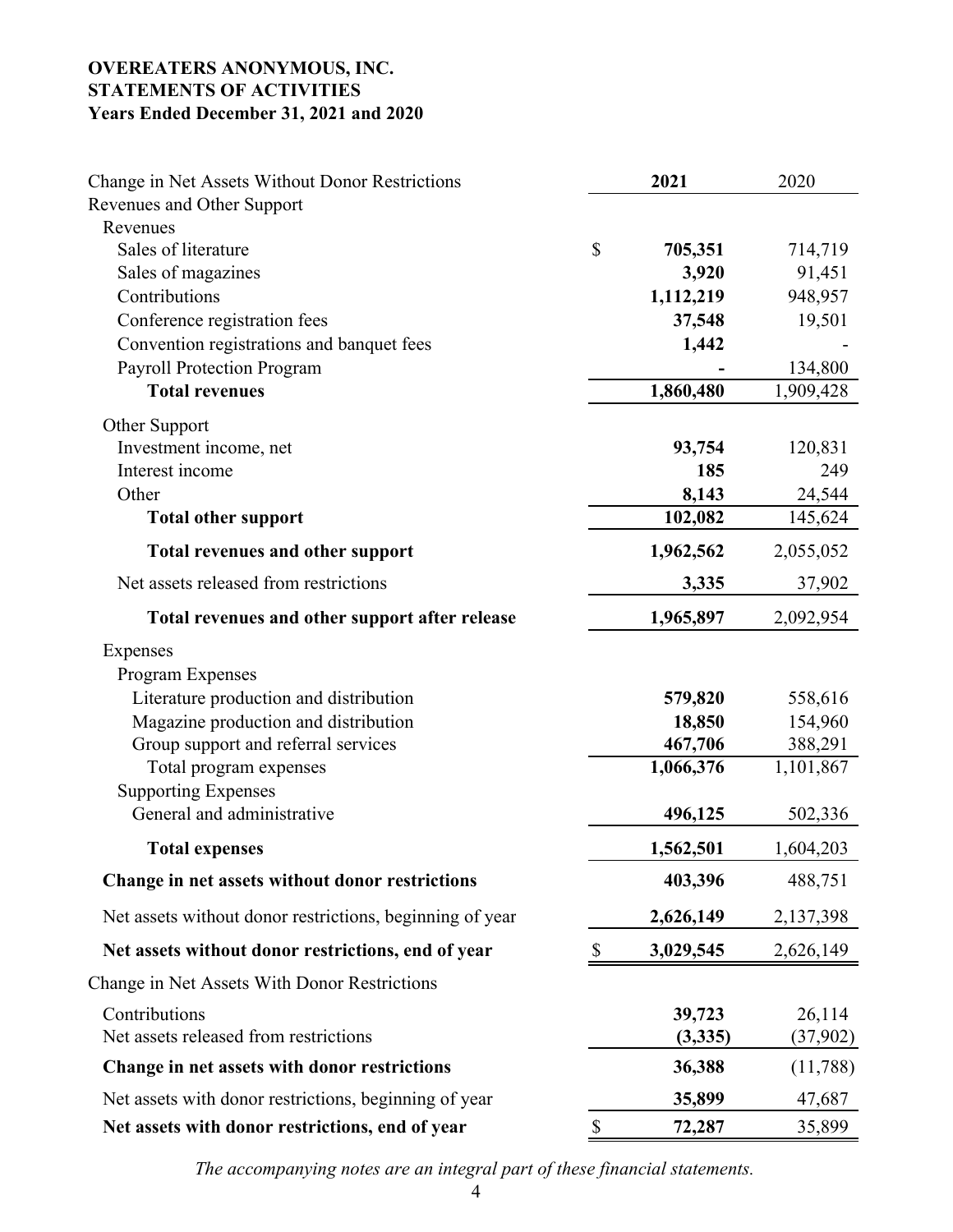#### **OVEREATERS ANONYMOUS, INC. STATEMENTS OF CASH FLOWS Years Ended December 31, 2021 and 2020**

|                                              |              | 2021        | 2020        |
|----------------------------------------------|--------------|-------------|-------------|
| Cash Flows From Operating Activities         |              |             |             |
| Cash received from:                          |              |             |             |
| Literature and magazine sales                | $\mathbb{S}$ | 702,370     | 731,401     |
| Contributions                                |              | 1,151,942   | 975,071     |
| Conference and convention registration fees  |              | 38,990      | 19,501      |
| Other sources                                |              | 8,143       | 24,544      |
| Interest income                              |              | 185         | 249         |
| Cash paid to employees and suppliers         |              | (1,493,790) | (1,597,571) |
| Net cash provided by operating activities    |              | 407,840     | 153,195     |
| Cash Flows From Investing Activities         |              |             |             |
| Purchase of property and equipment           |              | (964)       | (48, 288)   |
| Purchase of investments                      |              | (200,000)   |             |
| Change in money market funds in investments  |              | (1,232)     | 1,050       |
| Net cash used by investing activities        |              | (202, 196)  | (47, 238)   |
| <b>Cash Flows From Financing Activities</b>  |              |             |             |
| Proceeds from the Payroll Protection Program |              |             | 134,800     |
| Net change in cash and cash equivalents      |              | 205,644     | 240,757     |
| Cash and cash equivalents, beginning of year |              | 766,453     | 525,696     |
| Cash and cash equivalents, end of year       |              | 972,097     | 766,453     |

Cash and cash equivalents are reported on the statement of financial position as follows:

| Cash and cash equivalents | 899,810 | 730,554 |
|---------------------------|---------|---------|
| Cash - restricted         | 72,287  | 35,899  |
|                           | 972,097 | 766,453 |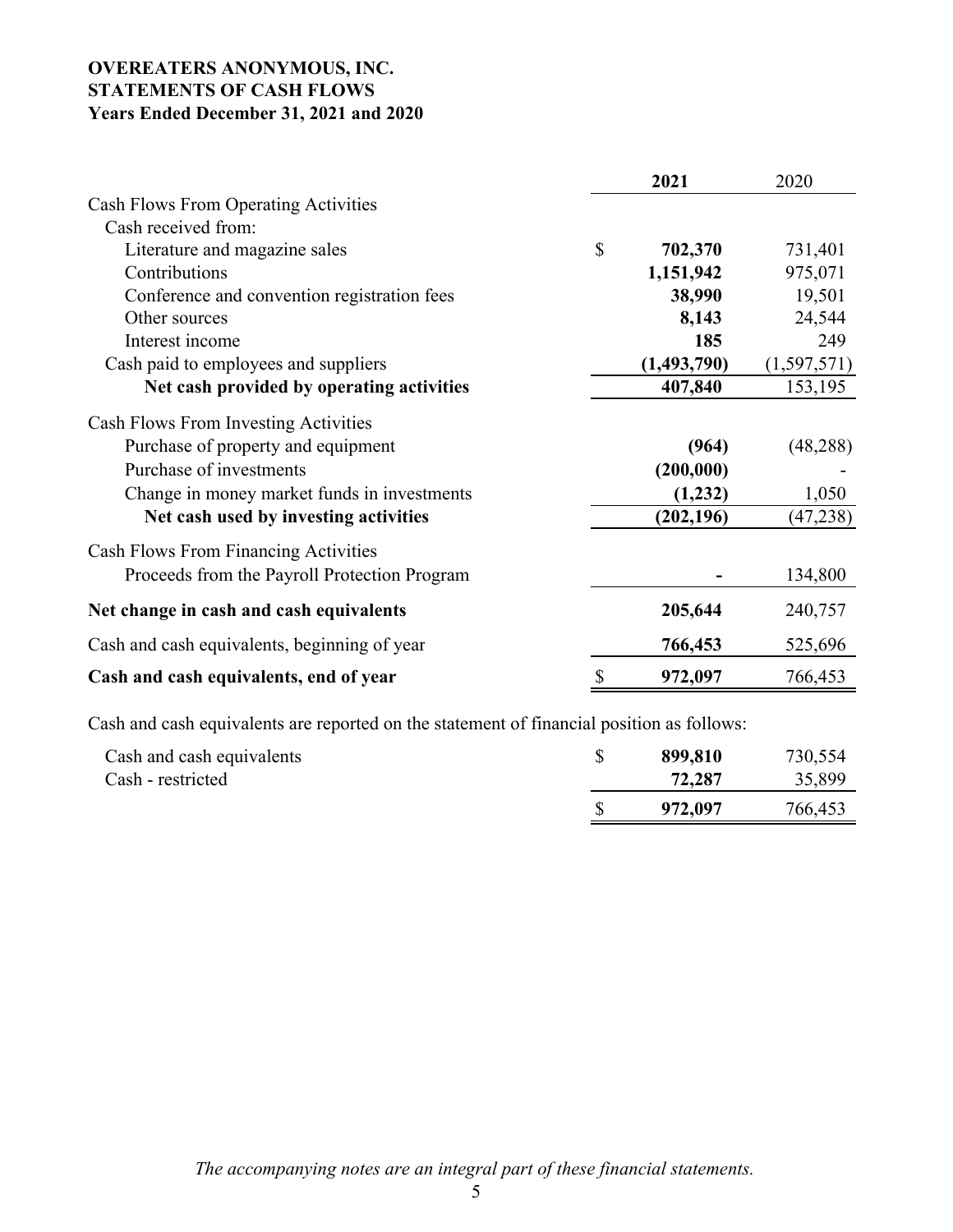#### **OVEREATERS ANONYMOUS, INC. STATEMENT OF FUNCTIONAL EXPENSES Year Ended December 31, 2021**

|                                            |               | Programmatic Services     |             |                |              |
|--------------------------------------------|---------------|---------------------------|-------------|----------------|--------------|
|                                            | Literature    | Magazine                  | Group       |                |              |
|                                            | Production    | Production                | Support and |                |              |
|                                            | and           | and                       | Referral    | General and    |              |
|                                            |               | Distribution Distribution | Services    | Administrative | <b>Total</b> |
| Salary and related expenses                |               |                           |             |                |              |
| Salaries                                   | \$<br>204,362 |                           | 172,761     | 290,833        | 667,956      |
| Payroll taxes                              | 17,958        |                           | 15,664      | 17,855         | 51,477       |
| Employee benefits                          | 39,635        |                           | 34,475      | 41,717         | 115,827      |
| <b>Total salaries and related expenses</b> | 261,955       |                           | 222,900     | 350,405        | 835,260      |
| <b>Other expenses</b>                      |               |                           |             |                |              |
| Banquet and entertainment                  |               |                           | 6,301       |                | 6,301        |
| Delegate support payments                  |               |                           | 515         |                | 515          |
| Equipment maintenance and repairs          |               |                           |             | 1,685          | 1,685        |
| Equipment rental                           |               |                           | 41,200      | 7,992          | 49,192       |
| Insurance                                  |               |                           | 1,456       | 20,739         | 22,195       |
| Literature development                     | 2,885         |                           |             |                | 2,885        |
| Other                                      |               |                           | 90,354      | 7,650          | 98,004       |
| Occupancy                                  | 5,527         | 3,316                     | 5,527       | 7,737          | 22,107       |
| Outside services                           | 13,325        |                           |             | 17,473         | 30,798       |
| Parliamentarian                            |               |                           | 7,982       |                | 7,982        |
| Postage and shipping                       | 111,256       |                           | 195         | 1,557          | 113,008      |
| Printing and duplicating                   | 141,567       |                           | 7,142       |                | 148,709      |
| Professional exhibits                      |               |                           | 1,020       |                | 1,020        |
| Promotions and attractions                 |               |                           | 44          | 2,051          | 2,095        |
| Supplies                                   | 9,816         |                           | 1,391       | 32,245         | 43,452       |
| Taxes - nonpayroll                         |               |                           |             | 683            | 683          |
| Telephone                                  |               |                           |             | 9,637          | 9,637        |
| Translation fund                           | 1,800         |                           |             |                | 1,800        |
| Travel, lodging, and meals                 |               |                           | 55,787      | 23             | 55,810       |
| Utilities                                  | 4,410         | 2,646                     | 4,410       | 6,175          | 17,641       |
| Website maintenance                        | 9,766         | 5,860                     | 9,768       | 13,673         | 39,067       |
| <b>Total other expenses</b>                | 300,352       | 11,822                    | 233,092     | 129,320        | 674,586      |
| <b>Total salary and other expenses</b>     |               |                           |             |                |              |
| before non-cash expenses                   | 562,307       | 11,822                    | 455,992     | 479,725        | 1,509,846    |
|                                            |               |                           |             |                |              |
| <b>Non-Cash Expenses</b>                   |               |                           |             |                |              |
| Depreciation                               | 11,714        | 7,028                     | 11,714      | 16,400         | 46,856       |
| Amortization                               | 5,799         |                           |             |                | 5,799        |
| <b>Total non-cash expenses</b>             | 17,513        | 7,028                     | 11,714      | 16,400         | 52,655       |
| <b>Total functional expenses</b>           | \$<br>579,820 | 18,850                    | 467,706     | 496,125        | 1,562,501    |

*The accompanying notes are an integral part of these financial statements.*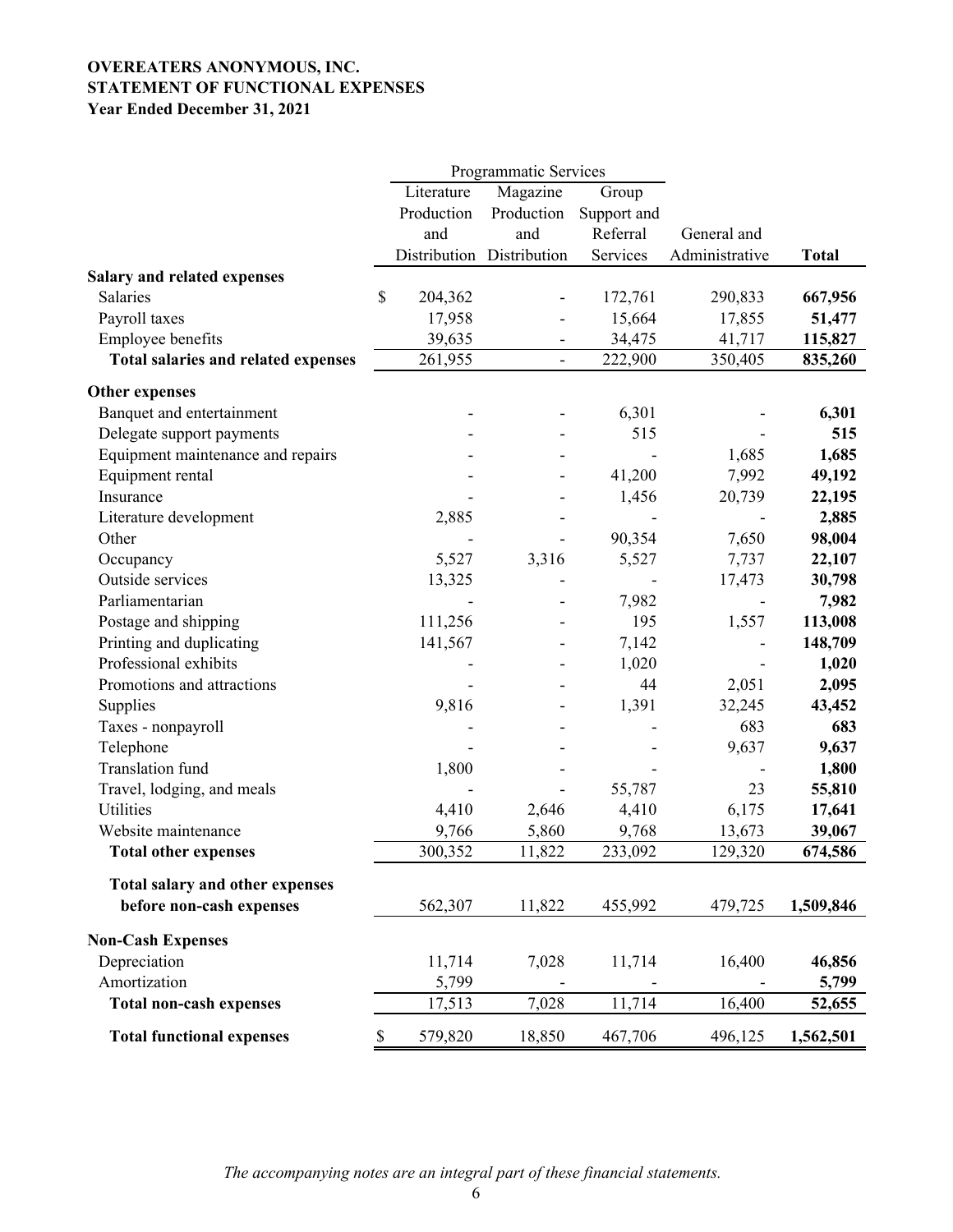#### **OVEREATERS ANONYMOUS, INC. STATEMENT OF FUNCTIONAL EXPENSES Year Ended December 31, 2020**

|                                        |               | Programmatic Services     |             |                          |              |
|----------------------------------------|---------------|---------------------------|-------------|--------------------------|--------------|
|                                        | Literature    | Magazine                  | Group       |                          |              |
|                                        | Production    | Production                | Support and |                          |              |
|                                        | and           | and                       | Referral    | General and              |              |
|                                        |               | Distribution Distribution | Services    | Administrative           | <b>Total</b> |
| Salary and related expenses            |               |                           |             |                          |              |
| Salaries                               | \$<br>183,328 | 65,703                    | 184,868     | 263,326                  | 697,225      |
| Payroll taxes                          | 15,631        | 5,060                     | 13,585      | 18,548                   | 52,824       |
| Employee benefits                      | 37,002        | 11,912                    | 32,040      | 44,778                   | 125,732      |
| Total salaries and related expenses    | 235,961       | 82,675                    | 230,493     | 326,652                  | 875,781      |
| <b>Other expenses</b>                  |               |                           |             |                          |              |
| Banquet and entertainment              |               |                           | 1,914       |                          | 1,914        |
| Delegate support payments              |               |                           | 4,432       |                          | 4,432        |
| Equipment maintenance and repairs      |               |                           |             | 1,952                    | 1,952        |
| Equipment rental                       |               |                           |             | 8,642                    | 8,642        |
| Insurance                              |               |                           | 1,156       | 18,462                   | 19,618       |
| Literature development                 | 6,124         |                           |             |                          | 6,124        |
| Other                                  |               | 526                       | 88,427      | 6,984                    | 95,937       |
| Occupancy                              | 6,053         | 3,632                     | 6,052       | 8,473                    | 24,210       |
| Outside services                       | 5,344         |                           |             | 28,717                   | 34,061       |
| Parliamentarian                        |               |                           | 3,250       |                          | 3,250        |
| Postage and shipping                   | 129,958       | 11,641                    | 661         | 1,101                    | 143,361      |
| Printing and duplicating               | 118,784       | 35,025                    | 15,828      |                          | 169,637      |
| Professional exhibits                  |               |                           | 1,093       |                          | 1,093        |
| Promotions and attractions             |               |                           | 41          | 20,198                   | 20,239       |
| Supplies                               | 9,512         | 2,091                     | 1,789       | 26,808                   | 40,200       |
| Taxes - nonpayroll                     |               |                           |             | 547                      | 547          |
| Telephone                              |               |                           |             | 8,593                    | 8,593        |
| Translation fund                       | 8,800         |                           |             | $\overline{\phantom{a}}$ | 8,800        |
| Travel, lodging, and meals             |               |                           | 874         | 12                       | 886          |
| <b>Utilities</b>                       | 4,309         | 2,586                     | 4,309       | 6,033                    | 17,237       |
| Website maintenance                    | 12,710        | 7,626                     | 12,710      | 17,795                   | 50,841       |
| <b>Total other expenses</b>            | 301,594       | 63,127                    | 142,536     | 154,317                  | 661,574      |
| <b>Total salary and other expenses</b> |               |                           |             |                          |              |
| before non-cash expenses               | 537,555       | 145,802                   | 373,029     | 480,969                  | 1,537,355    |
|                                        |               |                           |             |                          |              |
| <b>Non-Cash Expenses</b>               |               |                           |             |                          |              |
| Depreciation                           | 15,262        | 9,158                     | 15,262      | 21,367                   | 61,049       |
| Amortization                           | 5,799         |                           |             |                          | 5,799        |
| <b>Total non-cash expenses</b>         | 21,061        | 9,158                     | 15,262      | 21,367                   | 66,848       |
| <b>Total functional expenses</b>       | \$<br>558,616 | 154,960                   | 388,291     | 502,336                  | 1,604,203    |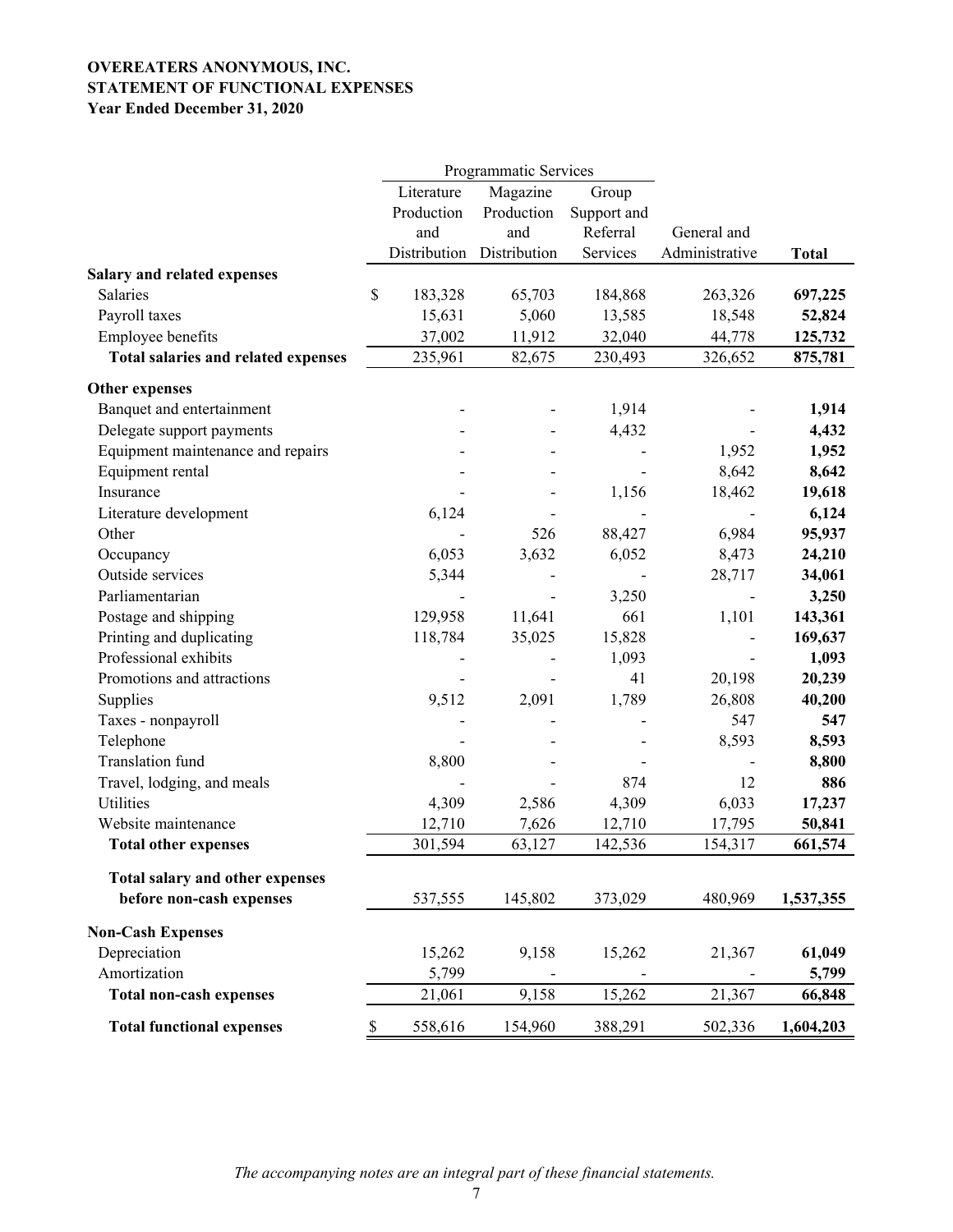#### **OVEREATERS ANONYMOUS, INC. NOTES TO FINANCIAL STATEMENTS December 31, 2021 and 2020**

#### **NOTE 1. ORGANIZATION**

Overeaters Anonymous, Inc. (OA) was formed as a California not-for-profit corporation on May 16, 1969. The Internal Revenue Service issued a ruling stating that OA qualifies as a public charity and is exempt from federal income tax under Section  $501(c)(3)$ . In November 2007, OA filed Articles of Merger with the New Mexico Corporation Commission. The Articles merged the California Corporation into a newly formed New Mexico not-for-profit Corporation. The California Corporation was dissolved and, in June 2008, OA filed Restated Articles of Incorporation, becoming a New Mexico not-forprofit corporation.

The specific and primary purpose of OA is to aid those with the problem of compulsive overeating to overcome that problem through a 12-Step program of recovery.

The OA program is carried out primarily through local groups in which recovering compulsive overeaters share their experience, strength, and hope. OA is defined by the organization's charter as the Board of Trustees, the World Service Office, and the annual meeting of delegates at the World Service Business Conference. OA administers the World Service Office as the international headquarters of Overeaters Anonymous and provides services to local groups and regional service bodies through three major activities: maintaining an international directory so that inquirers can be referred to meetings, publishing literature that augments the help provided by the local groups, and publishing two periodicals, one of which is distributed as free literature to members. OA is supported primarily by voluntary contributions from members and from sales of literature. OA charges no dues or fees.

The accompanying financial statements do not include the operations of the local groups or service bodies, which are autonomous.

*Programs and Services.* During the year ended December 31, 2021 and 2020, OA incurred program and service expenses in the following major categories:

*Literature Production and Distribution -* This service provides information about the programs of recovery from compulsive overeating and suggestions for implementing the 12 Steps and 12 Traditions of OA, and suggested guidelines for group activities.

*Magazine Production and Distribution -* This service provides a forum for sharing experiences about the OA recovery program and current information about OA and its activities. This service was in transition throughout 2021, but expects to be available in blog format in 2022.

*Group Support and Referral Services -* This service provides activities, including the annual World Service Business Conference, directed toward growth and successful functioning of groups in accordance with the 12 Traditions of OA.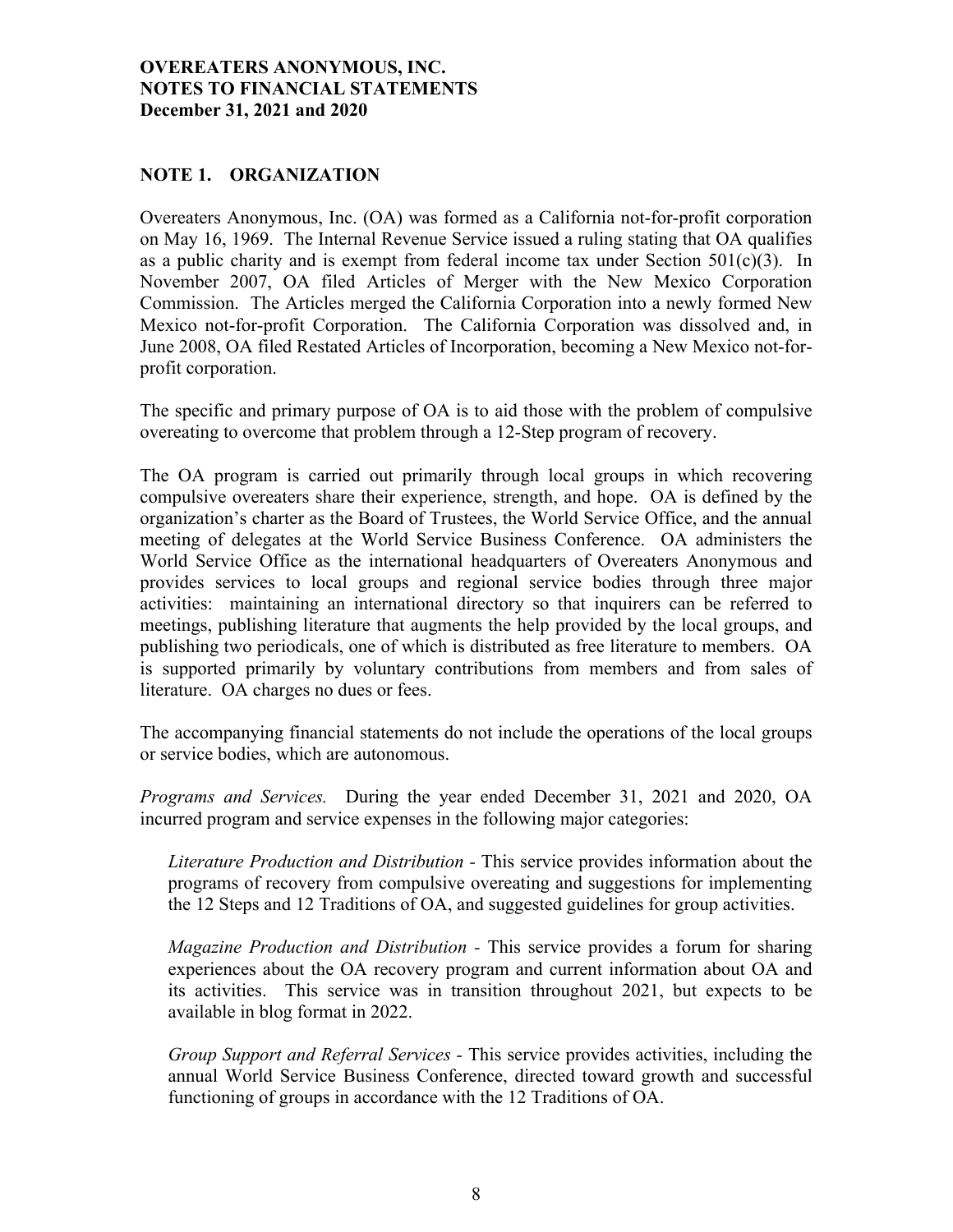#### **NOTE 2. SUMMARY OF SIGNIFICANT ACCOUNTING POLICIES**

This summary of significant accounting policies of OA is presented to assist in the understanding of OA's financial statements. The financial statements and notes are the representations of OA's management who is responsible for their integrity and objectivity.

*Allowance for Uncollectible Accounts*. Accounts receivable are stated at unpaid balances, less an allowance for doubtful accounts. Management feels that accounts receivable is fully collectible and, accordingly, no allowance for uncollectible accounts is considered necessary. OA had no accounts receivable at December 31, 2021, and \$1,431 at December 31, 2020.

*Basis of Presentation*. OA's financial statements are presented in accordance with the Financial Accounting Standards Board Accounting Standards Codification (ASC) 958- 205, Not-for-Profit Entities, Presenting Financial Statements. Under ASC 958-205, OA is required to report information regarding its financial position and activities according to two classes of net assets; net assets without donor restrictions and net assets with donor restrictions.

*Basis of Accounting.* The financial statements of OA are prepared on the accrual basis of accounting and, accordingly, reflect all significant receivables, payables, and other liabilities.

*Cash Flow Information.* OA considers all cash, money market, and short-term investments with an original maturity of three months or less to be cash equivalents.

*Concentrations of Risk.* OA maintains cash and cash equivalents with financial institutions. At times, such amounts may exceed FDIC limits. OA limits the amount of credit exposure with any one financial institution and believes that no significant credit risk exists with respect to cash. OA's cash balances were in excess of FDIC insurance by \$568,153 and \$540,782 at December 31, 2021 and 2020, respectively. OA has not experienced any losses on uninsured balances and does not believe this is a significant risk.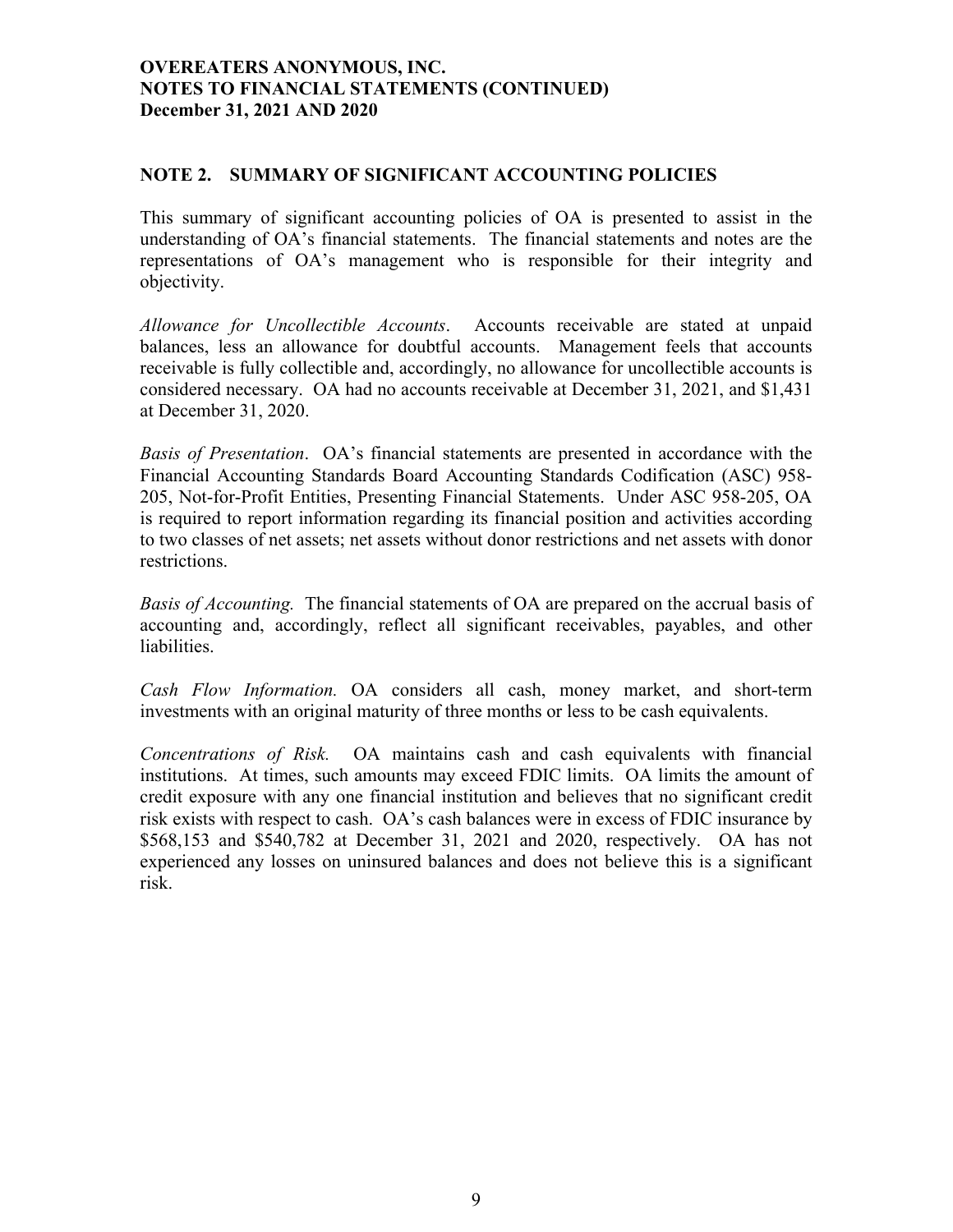#### **NOTE 2. SUMMARY OF SIGNIFICANT ACCOUNTING POLICIES (CONTINUED)**

*Revenue and Revenue Recognition.* OA follows ASC Topic 606, *Revenue from Contracts with Customers*, which requires the recognition of revenue when promised goods or services are transferred by the Association in an amount that reflects the consideration to which the Association expects to be entitled to in exchange for the goods or services.

*Contributions.* All contributions are considered to be available for unrestricted use unless specifically restricted by the donor. Amounts received that are designated for future periods or restricted by the donor for specific purpose are reported as net assets with donor restrictions. However, if a restriction is fulfilled in the same time period in which the contribution is received, OA reports the support as without donor restrictions.

*Magazine Subscription Revenue.* OA publishes and distributes a periodical called Lifeline Magazine, which describes the experiences and opinions of various individuals as they relate to recovery from compulsive overeating. Subscriptions are received on a prepaid basis and are recognized as revenue over the subscription period. The magazine was discontinued as of December 2020, but expects to be available in blog format in 2022.

*Donated Goods and Services.* Generally accepted accounting principles requires that professional service hours (attorney, accountants, doctors, etc.) be recorded in the financial statements, but not volunteer hours. Volunteers and board members have donated significant amounts of their time in OA's programs. The value of these hours is not recorded in the financial statements. There was no in-kind expense or revenue for the years ending December 31, 2021 or 2020.

*Functional Expense Allocation.* The costs of program and supporting services activities have been summarized on a functional basis in the statements of activities. The statements of functional expenses present the natural classification detail of expenses by function. Accordingly, certain costs have been allocated among the programs and supporting services benefited. Costs are allocated on the basis of time and effort.

*Income Taxes.* OA is organized as a New Mexico nonprofit corporation and has been recognized by the IRS as exempt from federal income taxes under IRC Section 501(a). The IRS determined that OA, under IRC Section  $501(c)(3)$ , qualifies for the charitable contribution deduction under IRC Sections  $170(b)(1)(A)(vi)$  and  $(viii)$ , and has been determined not to be private foundation. OA is required to file a Return of Organization Exempt from Income Tax (Form 990) with the IRS. OA's open audit periods are 2019 through 2021.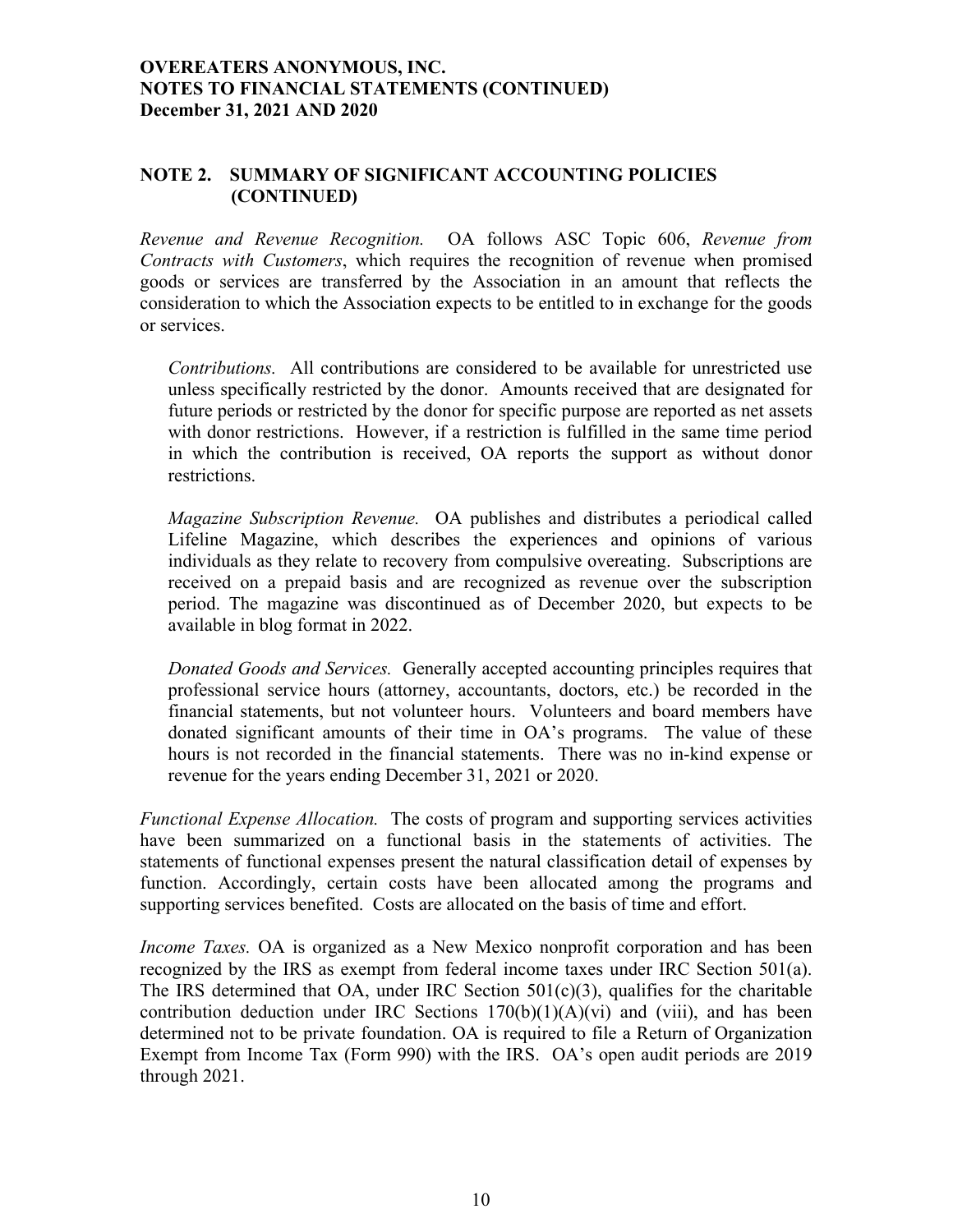#### **NOTE 2. SUMMARY OF SIGNIFICANT ACCOUNTING POLICIES (CONTINUED)**

OA evaluates uncertain tax positions in accordance with ASC 740 whereby the effect of the uncertainties in tax positions would be recorded if the outcome was considered probable and reasonably estimable. OA believes that it has appropriate support for any tax positions taken, and as such, does not have any uncertain tax positions that are material to the financial statements.

*Intangible Assets.* Under ASC 350-30-25, Intangibles - Goodwill and Other, costs of internally developing, maintaining, or restoring intangible assets that are not specifically identifiable, that have indeterminate lives, or that are inherent in a continuing business or nonprofit activity and related to an entity as a whole, shall be recognized as an expense when incurred. Because costs of renewing and maintaining trademarks and foreign registrations have specifically identifiable costs with determinate useful lives they have been capitalized. Trademark and foreign registration costs are being amortized using the straight-line method over the following renewal or extension terms:

| European Union Registration | 10 years |
|-----------------------------|----------|
| Australian Trademark        | 10 years |
| Canadian Trademark          | 15 years |

OA's future cash flows are not materially impacted by its ability to extend or renew agreements related to its amortizable intangible assets.

*Inventories.* Inventories, consisting primarily of books and pamphlets held for resale, are stated at the lower of cost (first-in, first-out method) or market. Due to the unique nature of OA's mission, a large number of items are included in inventory. For some of these items, more than a one-year supply is on hand.

*Investments.* Investments consist of certificates of deposit, individual stocks, mutual funds, and money market funds. Investments are carried at fair market value or appraised value, and realized and unrealized gains and losses and investment income are reported in the statements of activities as increases or decreases in net assets without donor restrictions unless a donor or law temporarily or permanently restricts their use. Investment income consists of interest, dividends, and unrealized and realized gains and losses, net of related fees.

*Net Assets.* Net assets are composed of the following:

*Net Assets Without Donor Restrictions.* Net assets that are not subject to usage restrictions based on donor-imposed requirements. This class also includes assets previously restricted where restrictions have expired or have been met.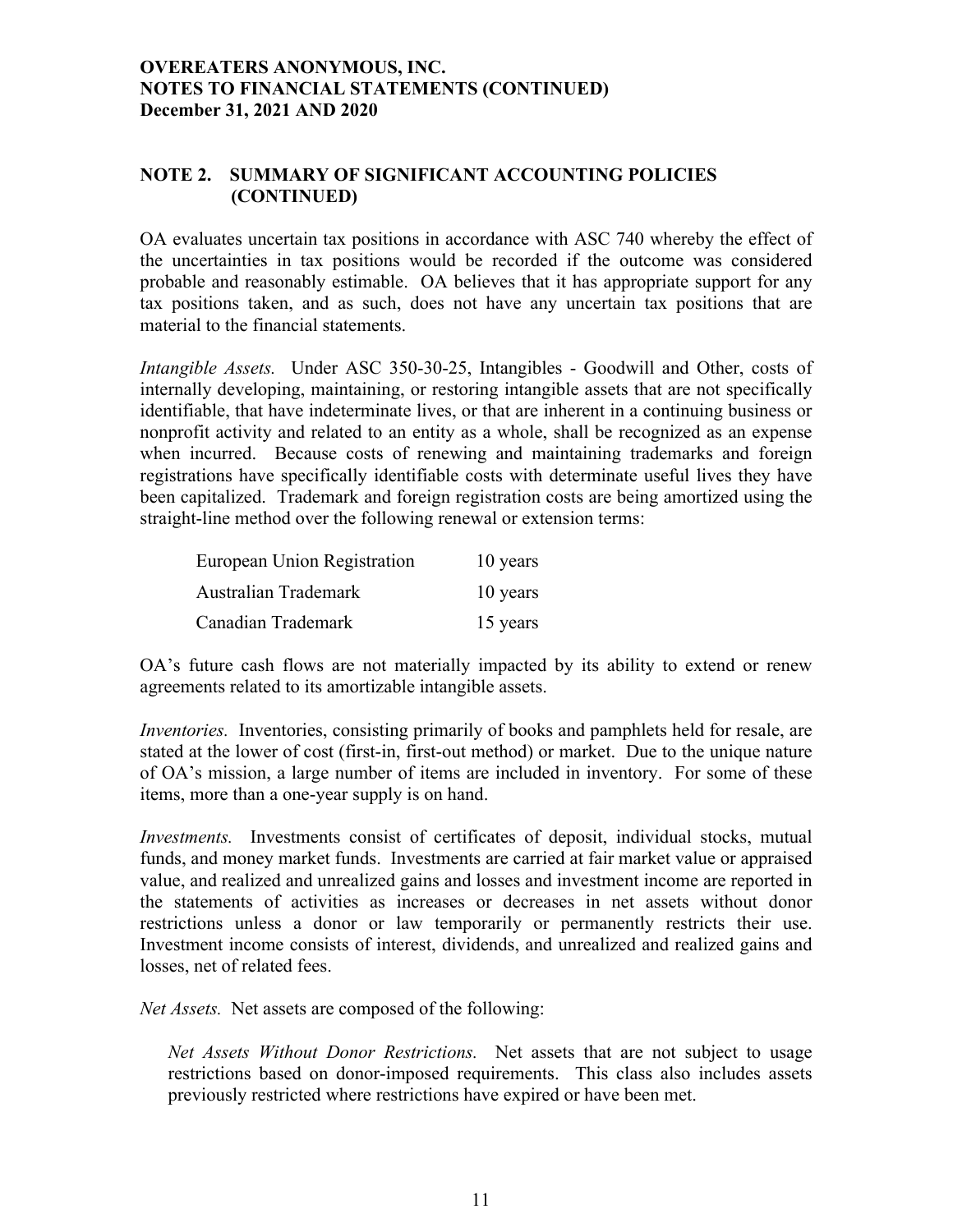#### **NOTE 2. SUMMARY OF SIGNIFICANT ACCOUNTING POLICIES (CONTINUED)**

*Net Assets With Donor Restrictions.* Net assets that are subject to restrictions imposed by donors that may or will be met by the occurrence of a specific event or the passage of time. When a restriction expires, net assets with donor restrictions are reclassified to net assets without donor restrictions and are reported in the Statement of Activities as net assets released from restrictions.

The governing board has designated net assets without donor restrictions for the following purposes as of December 31, 2021:

An operating reserve in the amount of \$467,875, a building and capital reserve in the amount of \$50,000, a reserve for the purpose of producing audiobooks in the amount of \$10,000, a reserve for the purpose of updating oa.org including the FAM database in the amount of \$21,720, a reserve for the purpose of hiring professional translators in the amount of \$53,030, a reserve for the purpose of developing a platform to replace the Lifeline magazine in the amount of \$53,713, a reserve for the purpose of updating the OA.org website in the amount of \$57,550, and a reserve for the purpose of increasing OA's Public Information/Public Outreach in the amount of \$116,358.

*Promises to Give*. Unconditional promises to give that are expected to be collected within one year are recorded at net realizable value. Unconditional promises to give that are expected to be collected in future years are recorded at the present value of their estimated future cash flows. There were no unconditional promises to give at year-end.

*Property and Equipment, Net*. OA capitalizes expenditures over \$1,000 with a useful life greater than one year. Property and equipment is recorded at cost if purchased or fair value if donated. If donors stipulate how long the assets must be used, the contributions are recorded as restricted support. In the absence of such stipulations, contributions of property and equipment are recorded as unrestricted support. Depreciation is provided for using the straight-line method over the following estimated useful lives:

| Land improvements         | 15 years      |
|---------------------------|---------------|
| Building and improvements | 5 to 40 years |
| Furniture and fixtures    | 5 to 10 years |
| Equipment                 | 3 to 5 years  |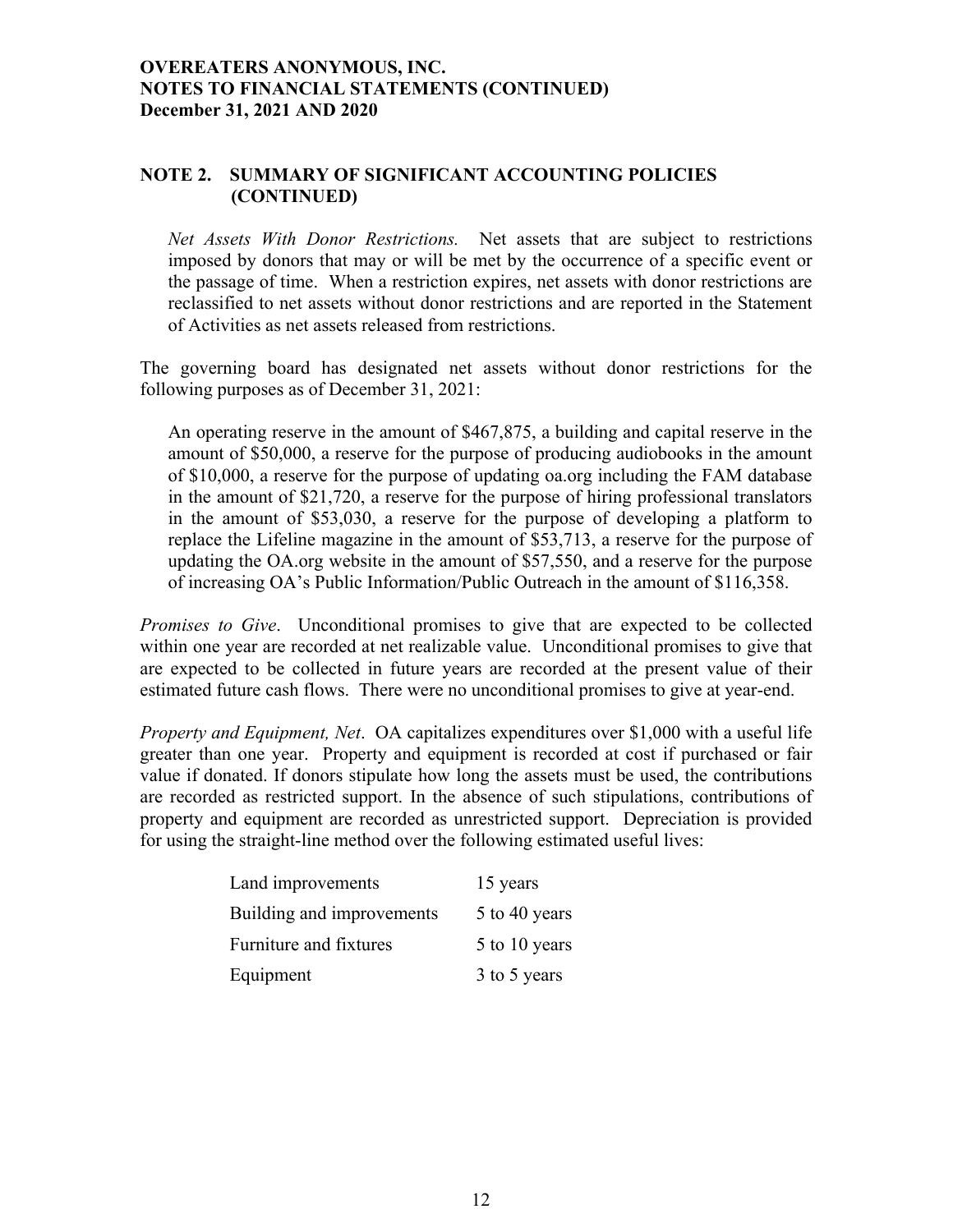#### **NOTE 2. SUMMARY OF SIGNIFICANT ACCOUNTING POLICIES (CONTINUED)**

*Related Party Transactions*. Certain sales of literature and donations are made to and received from member's groups, intergroups, and National/Language Service Boards or Regions registered with OA. The groups and service bodies are legally separate from OA. Therefore, they are not considered to be related party transactions.

*Shipping and Handling Costs*. Freight billed to customers is considered sales revenue and the related freight costs is expensed in postage and shipping.

*Use of Estimates.* The preparation of financial statements in conformity with generally accepted accounting principles requires OA to make estimates and assumptions that affect the reported amounts of assets and liabilities at the date of the financial statements and the reported amounts of revenues and expenses during the reporting period. Actual results could differ from those estimates, and those differences could be material.

*Risk Management*. OA is exposed to various risks of loss from torts; theft of, damage to, and destruction of assets; business interruption; errors and omissions; employee injuries and illnesses; natural disasters; and employee health, dental, and accident benefits. OA has obtained commercial insurance coverage to protect itself against such losses.

*Subsequent Events.* Subsequent events are events or transactions that occur after the balance sheet date but before the financial statements are issued or are available to be issued. OA recognizes in the financial statements the effects of all subsequent events that provide additional evidence about conditions that existed at the date of the balance sheet, including the estimates inherent in the process of preparing the financial statements. OA's financial statements do not recognize subsequent events that provide evidence about conditions that did not exist at the date of the balance sheet but arose after the balance sheet date and before financial statements are available to be issued.

OA has evaluated subsequent events through June 13, 2022, which is the date the financial statements are available to be issued. There were no material subsequent events.

#### **NOTE 3. RESTRICTED CASH**

Restricted cash consists of donor-restricted contributions. OA had \$37,308 and \$17,756 restricted for travel assistance for conference delegates, \$16,878 and \$5,110 for translation assistance, and \$18,101 and \$13,033 restricted for professional exhibit assistance at December 31, 2021 and 2020, respectively. Total restricted cash was \$72,287 and \$35,899 at December 31, 2021 and 2020, respectively.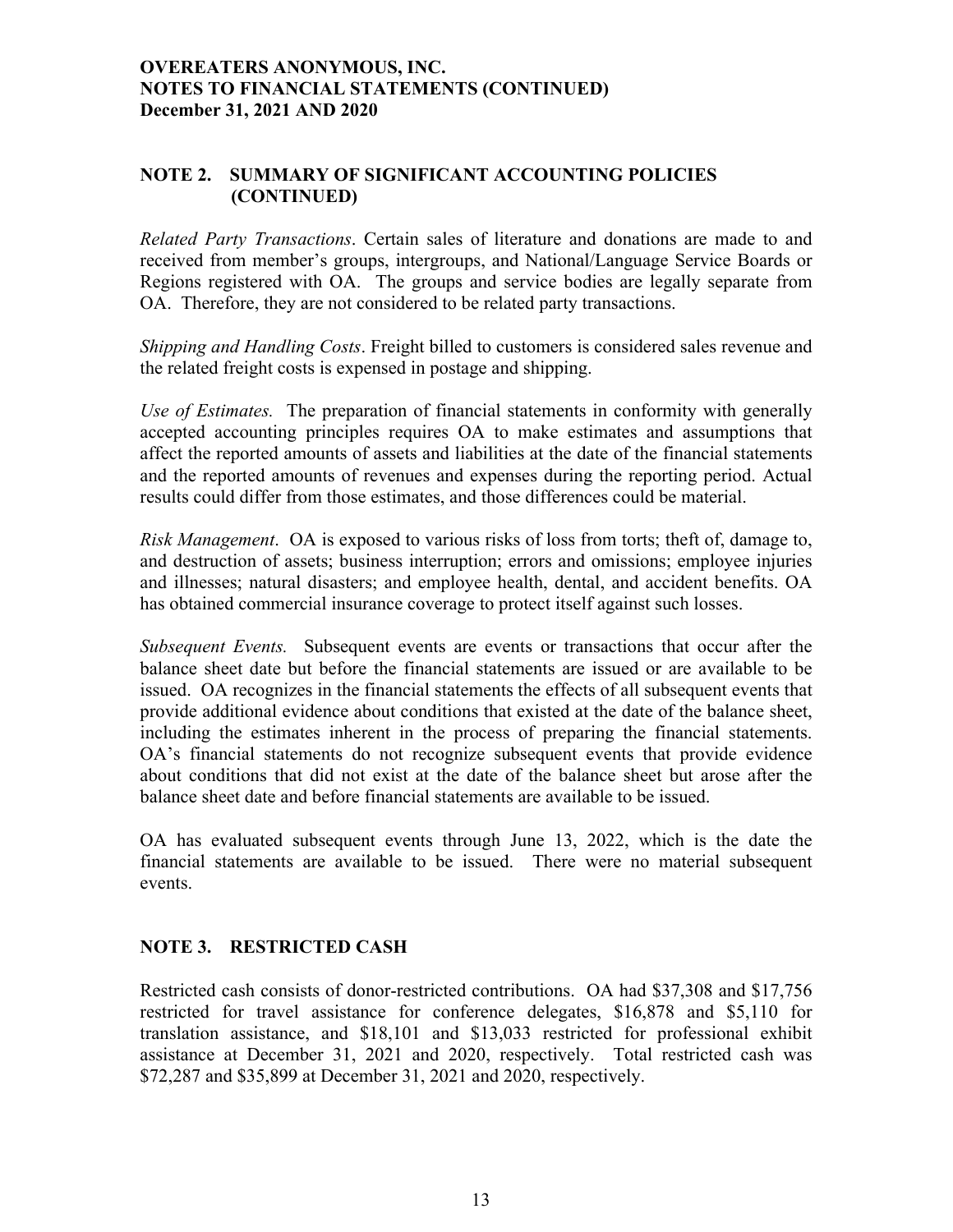#### **NOTE 4. INVESTMENTS**

OA had the following investments at December 31:

|                                    | At December 31, 2021 |           |                      |             |  |  |
|------------------------------------|----------------------|-----------|----------------------|-------------|--|--|
|                                    |                      |           |                      | Gross       |  |  |
|                                    |                      |           |                      | Unrealized  |  |  |
|                                    |                      | Cost      | Fair Value           | Gain (Loss) |  |  |
| Certificates of deposit            | $\mathbf S$          | 200,599   | 200,557              | (42)        |  |  |
| Individual stocks                  |                      | 83,919    | 169,060              | 85,141      |  |  |
| Mutual funds:                      |                      |           |                      |             |  |  |
| Equity                             |                      | 347,941   | 435,211              | 87,270      |  |  |
| Balanced - equity and fixed income |                      | 64,589    | 72,758               | 8,169       |  |  |
| Fixed income                       |                      | 410,787   | 394,268              | (16, 519)   |  |  |
| Total investments                  | $\mathcal{S}$        | 1,107,835 | 1,271,854            | 164,019     |  |  |
|                                    |                      |           | At December 31, 2020 |             |  |  |
|                                    |                      |           |                      | Gross       |  |  |
|                                    |                      |           |                      | Unrealized  |  |  |
|                                    |                      | Cost      | Fair Value           | Gain (Loss) |  |  |
| Individual stocks                  | $\mathbf S$          | 81,150    | 134,125              | 52,975      |  |  |
| Mutual funds:                      |                      |           |                      |             |  |  |
| Equity                             |                      | 375,353   | 446,324              | 70,971      |  |  |
| Fixed income                       |                      | 399,963   | 396,419              | (3, 544)    |  |  |
| Total investments                  | \$                   | 856,466   | 976,868              | 120,402     |  |  |

#### **NOTE 5. FAIR VALUE MEASUREMENTS AND DISCLOSURES**

OA reports certain assets at fair value in the financial statements. Fair value is the price that would be received to sell an asset or paid to transfer a liability in an orderly transaction in the principal, or most advantageous, market at the measurement date under current market conditions regardless of whether that price is directly observable or estimated using another valuation technique. Inputs used to determine fair value refer broadly to the assumptions that market participants would use in pricing the asset or liability, including assumptions about risk. Inputs may be observable or unobservable. Observable inputs are inputs that reflect the assumptions market participants would use in pricing the asset or liability based on market data obtained from sources independent of the reporting entity. Unobservable inputs are inputs that reflect the reporting entity's own assumptions about the assumptions market participants would use in pricing the asset or liability based on the best information available.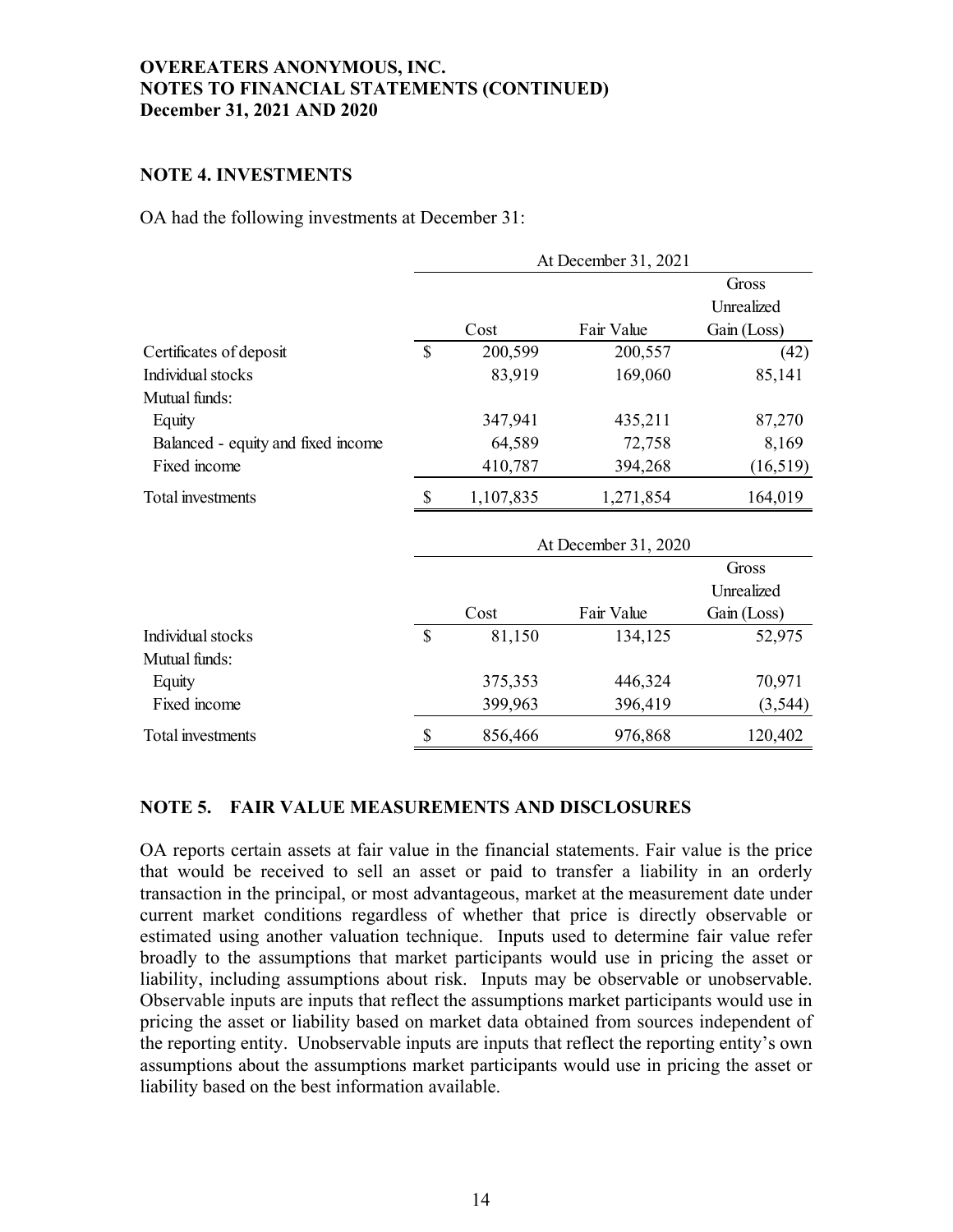#### **NOTE 5. FAIR VALUE MEASUREMENTS AND DISCLOSURES (CONTINUED)**

A three-tier hierarchy categorizes the inputs as follows:

- Level 1 Quoted prices (unadjusted) in active markets for identical assets or liabilities at the measurement date.
- Level 2 Inputs other than quoted prices included within Level 1 that are observable for the asset or liability, either directly or indirectly. These include quoted prices for similar assets or liabilities in active markets, quoted prices for identical or similar assets or liabilities in markets that are not active, inputs other than quoted prices that are observable for the asset or liability, and market-corroborated inputs.
- Level 3 Unobservable inputs for the asset or liability. In these situations, inputs were developed using the best information available in the circumstances.

A significant portion of OA's investment assets are classified within Level 1 because they comprise open-end mutual funds and exchange traded funds with readily determinable fair values based on daily redemption values.

The following table presents the fair value measurements of assets and liabilities recognized in the accompanying Statements of Financial Position measured at fair value on a recurring basis as of:

|                         |             |           | <b>Active Markets</b> | Other      | Significant  |
|-------------------------|-------------|-----------|-----------------------|------------|--------------|
|                         |             |           | for Identical         | Observable | Unobservable |
|                         |             |           | Assets                | Inputs     | Inputs       |
| December 31, 2021       |             | Total     | Level 1               | Level 2    | Level 3      |
| Certificates of deposit | \$          | 200,557   | 200,557               |            |              |
| Individual stocks       |             | 169,060   | 169,060               |            |              |
| Mutual funds            |             | 902,237   | 902,237               |            |              |
|                         |             | 1,271,854 | 1,271,854             |            |              |
|                         |             |           |                       |            |              |
|                         |             |           | <b>Active Markets</b> | Other      | Significant  |
|                         |             |           | for Identical         | Observable | Unobservable |
|                         |             |           | Assets                | Inputs     | Inputs       |
| December 31, 2020       |             | Total     | Level 1               | Level 2    | Level 3      |
| Individual stocks       | $\mathbf S$ | 134,126   | 134,125               |            |              |
| Mutual funds            |             | 842,743   | 842,743               |            |              |
|                         | \$          | 976,869   | 976,868               |            |              |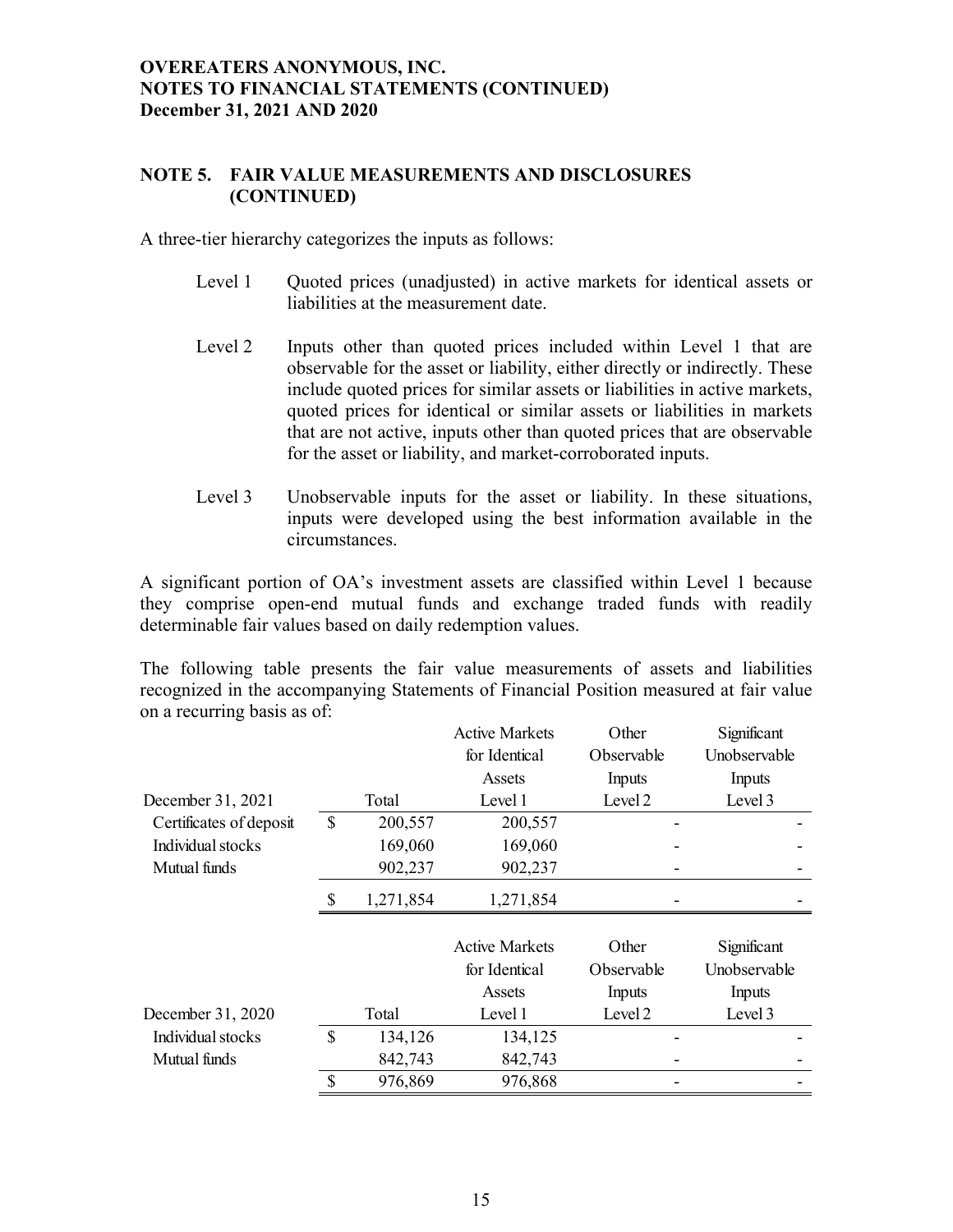#### **NOTE 6. PROPERTY AND EQUIPMENT, NET**

Property and equipment consists of the following at December 31, 2021:

| Property and equipment, not depreciated                                |    |            |
|------------------------------------------------------------------------|----|------------|
| Land                                                                   | \$ | 200,208    |
| Property and equipment, depreciated                                    |    |            |
| Land improvements                                                      |    | 175,016    |
| Building and improvements                                              |    | 949,641    |
| Furniture and fixtures                                                 |    | 134,975    |
| Equipment                                                              |    | 176,379    |
|                                                                        |    | 1,636,219  |
| Accumulated depreciation                                               |    | (973, 075) |
| Property and equipment, net                                            | S  | 663,144    |
| Property and equipment consists of the following at December 31, 2020: |    |            |
| Property and equipment, not depreciated                                |    |            |
| Land                                                                   | \$ | 200,208    |
| Property and equipment, depreciated                                    |    |            |
| Land improvements                                                      |    | 175,016    |
| Building and improvements                                              |    | 949,641    |
| Furniture and fixtures                                                 |    | 134,975    |
| Equipment                                                              |    | 175,415    |
|                                                                        |    | 1,635,255  |
| Accumulated depreciation                                               |    | (926, 219) |
| Property and equipment, net                                            | \$ | 709,036    |

Depreciation expense was \$46,856 and \$61,049 for the years ended December 31, 2021 and 2020, respectively.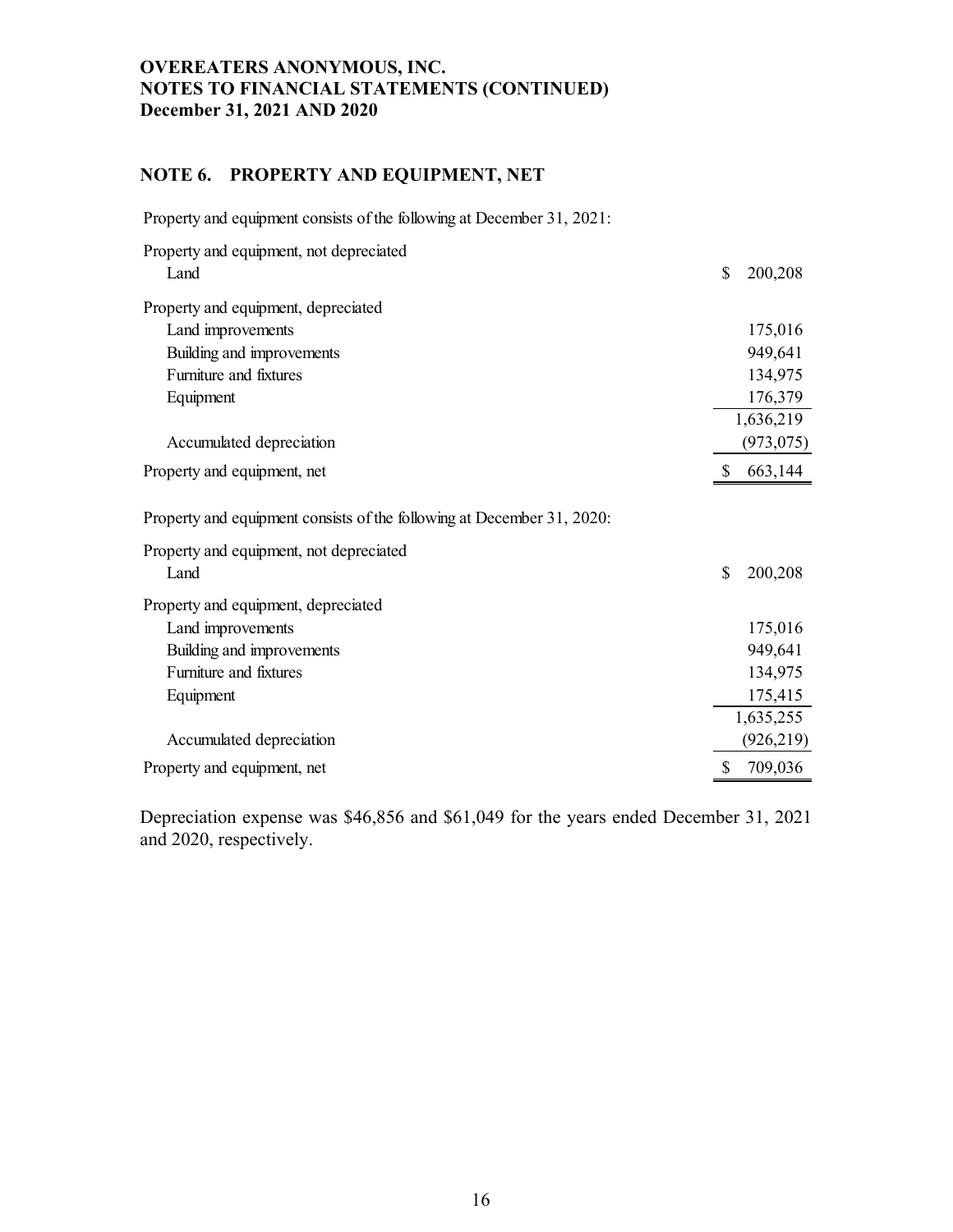#### **NOTE 7. INTANGIBLE ASSETS, NET**

Intangible assets consists of the following at December 31, 2021:

| European Union registration                                       | $\mathcal{S}$ | 12,845   |
|-------------------------------------------------------------------|---------------|----------|
| Australian trademark                                              |               | 2,328    |
| Canadian trademark                                                |               | 13,119   |
| United States trademark                                           |               | 12,490   |
| World Intellectual Property Organization (WIPO) foreign filing    |               | 17,207   |
| <b>BENELUX</b> trademark                                          |               | 1,936    |
| Other trademarks                                                  |               | 10,596   |
|                                                                   |               | 70,521   |
| Accumulated amortization                                          |               | (39,607) |
| Intangible assets, net                                            | \$            | 30,914   |
| Intangible assets consists of the following at December 31, 2020: |               |          |
| European Union registration                                       | $\mathbf S$   | 12,845   |
| Australian trademark                                              |               | 2,328    |
| Canadian trademark                                                |               | 13,119   |
| United States trademark                                           |               | 12,490   |
| World Intellectual Property Organization (WIPO) foreign filing    |               | 17,207   |
| <b>BENELUX</b> trademark                                          |               | 1,936    |
| Other trademarks                                                  |               | 10,596   |
|                                                                   |               | 70,521   |
| Accumulated amortization                                          |               | (33,808) |
| Intangible assets, net                                            | \$            | 36,713   |

Amortization expense was \$5,799 for the years ended December 31, 2021 and 2020, respectively.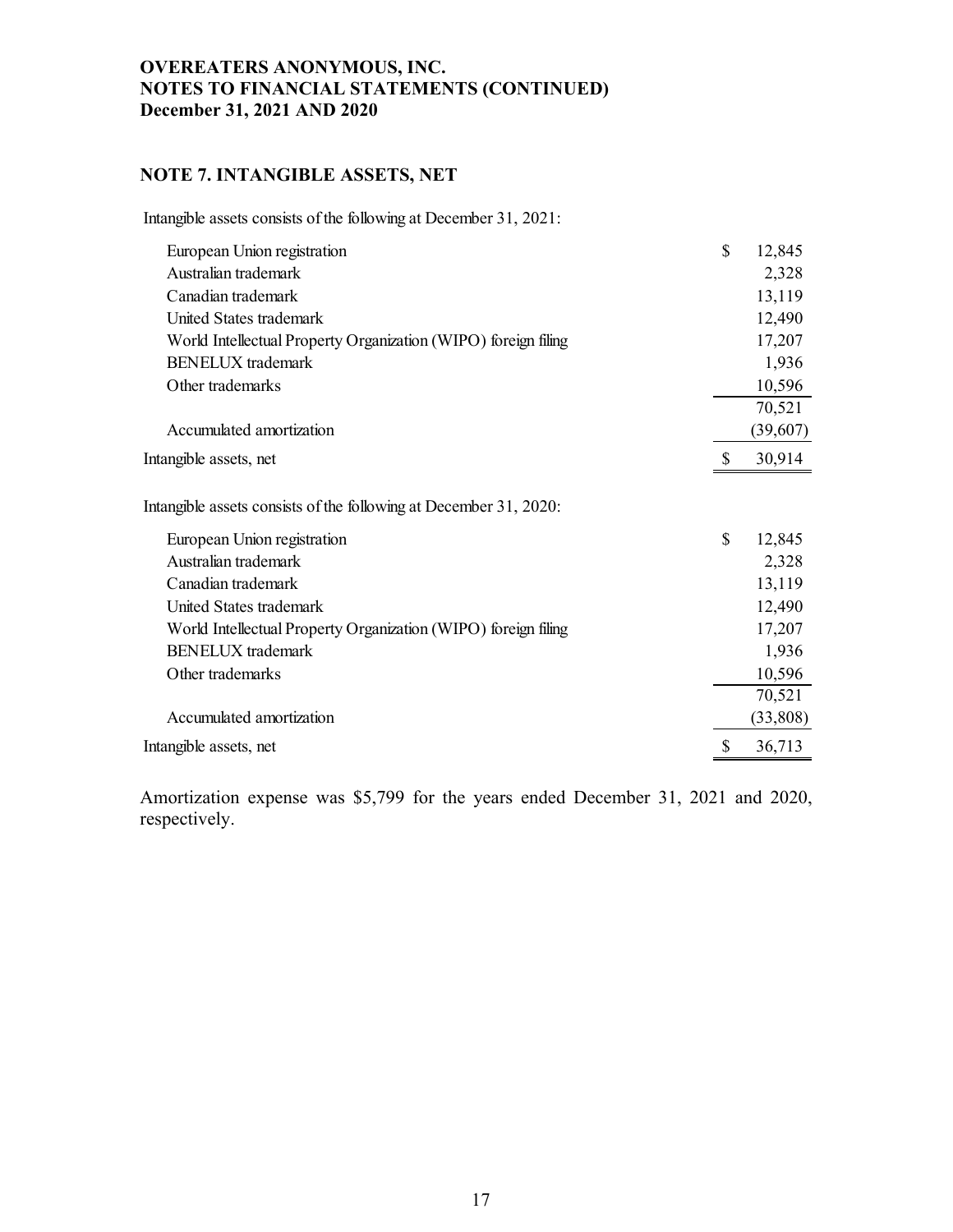#### **NOTE 8. OPERATING LEASE COMMITMENTS**

In July 2019, OA entered into a three-year operating lease to replace the lease of a copier. The new payments are \$277 monthly for 36 payments. The agreement also consists of free 6 months for a total of \$1,662.

In April 2021, OA entered into a 60 month lease for a postage meter. The monthly payments are \$188 plus tax.

Future minimum lease payments are as follows:

| Year ending December 31: |              |
|--------------------------|--------------|
| 2022                     | \$<br>5,581  |
| 2023                     | 5,581        |
| 2024                     | 3,919        |
| 2025                     | 2,256        |
| 2026                     | 752          |
|                          | \$<br>18,089 |

Rent expense for the years ended December 31, 2021 and 2020 was \$7,993 and \$8,642, respectively.

#### **NOTE 9. INFORMATION REGARDING LIQUIDITY AND AVAILABILITY**

Financial assets available for general expenditure, that is, without donor or other restrictions limiting their use, within one year of the date of the statement of financial position, comprise the following:

|                           | 2021        | 2020      |
|---------------------------|-------------|-----------|
| Cash and cash equivalents | 899,810     | 730,554   |
| Accounts receivable       | -           | 1,431     |
| Investments               | 1,271,854   | 976,868   |
|                           | \$2,171,664 | 1,708,853 |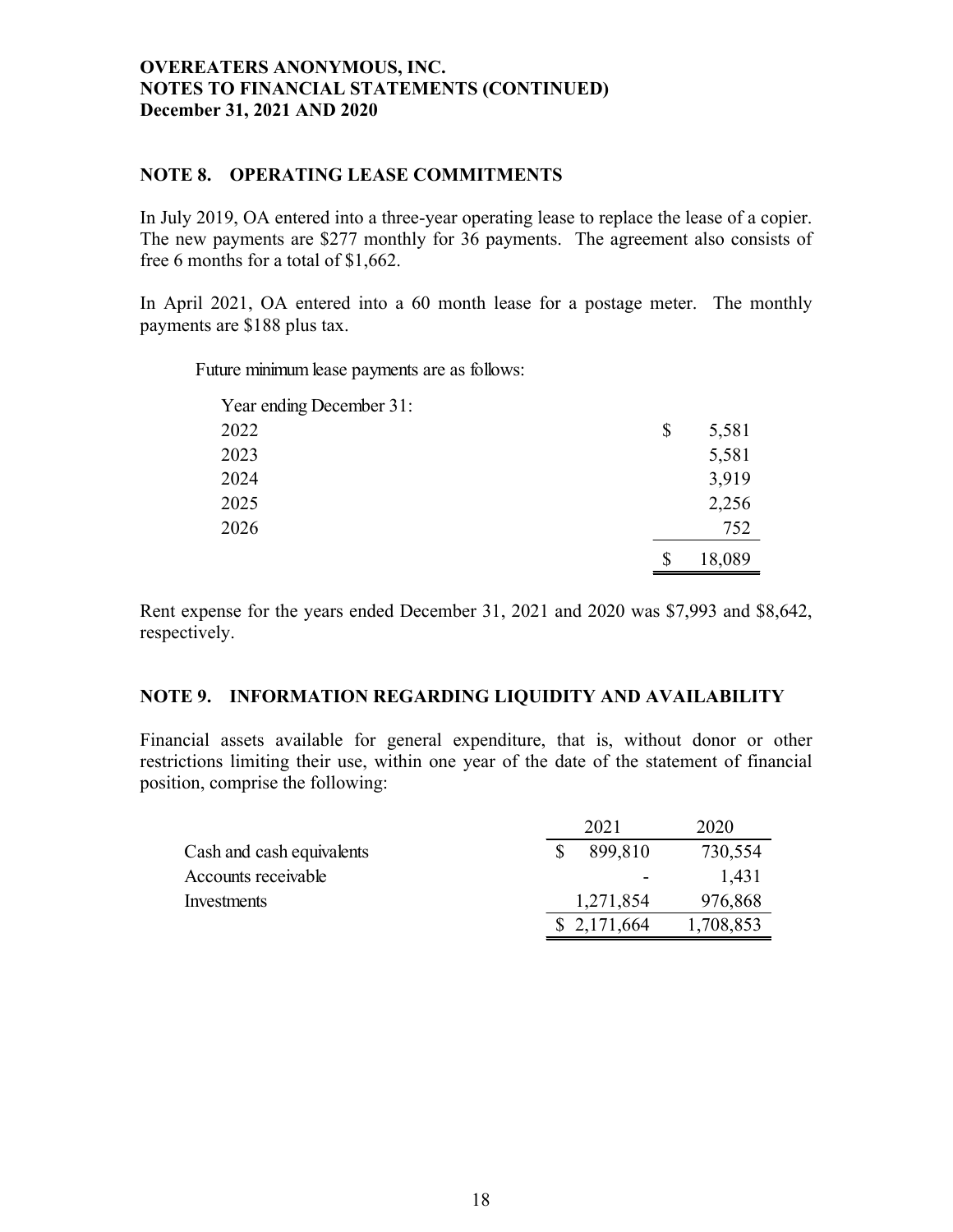#### **NOTE 10. CONFERENCE AND CONVENTION INCOME**

OA holds conferences every year and conventions periodically. The Conference in 2021 was held virtually rather than face to face due to COVID-19 and public health orders from the Governor of New Mexico. The Convention scheduled for 2021 in Orlando, FL was cancelled by the OA Executive Committee due to rising COVID-19 numbers in the state, and a new contract was secured for 2025 in Orlando, FL. OA had already placed a deposit with the hotel, the hotel agreed to take that payment as penalty if OA signed a contract with the hotel for 2025. This deposit/penalty was \$36,921, which is included in the expense figure in the amount of \$62,102 below.

The financial results of conferences and conventions are as follows:

|                                            | 2021 Conference |           | 2020 Conference |
|--------------------------------------------|-----------------|-----------|-----------------|
| Registration fees and miscellaneous income |                 | 37,548    | 19,501          |
| <b>Expenses</b>                            |                 | (31,358)  | (12, 976)       |
| Revenue over (under) expenses              |                 | 6,190     | 6,525           |
|                                            |                 |           |                 |
|                                            | 2021 Convention |           | 2020 Convention |
| Registration fees and miscellaneous income |                 | 1,442     |                 |
| <b>Expenses</b>                            |                 | (62, 102) | (5,357)         |
| Revenue over (under) expenses              |                 | (60, 660) | (5,357)         |

OA does not allocate salaries and related costs to conferences and conventions as no salaries are incurred for the primary purpose of supporting conferences and conventions.

#### **NOTE 11. EMPLOYEE BENEFITS**

*Retirement.* OA provides a defined contribution retirement plan in which all employees meeting certain eligibility requirements are able to participate. The plan enables all eligible employees to defer a portion of their salaries to a tax-sheltered annuity. OA matches employees' contributions each year up to a maximum of five percent of their salaries. OA's matching contribution was \$26,748 and \$27,486 in 2021 and 2020, respectively.

*Compensated Absences*. Employees of OA are entitled to paid absence time (PAT) depending on job classification and length of service. Earned PAT accrues to a maximum of one hundred fifty hours and accumulated balances will be paid to employees upon termination. The estimated liability for compensated absences was \$35,466 and \$33,740 as of December 31, 2021 and 2020, respectively.